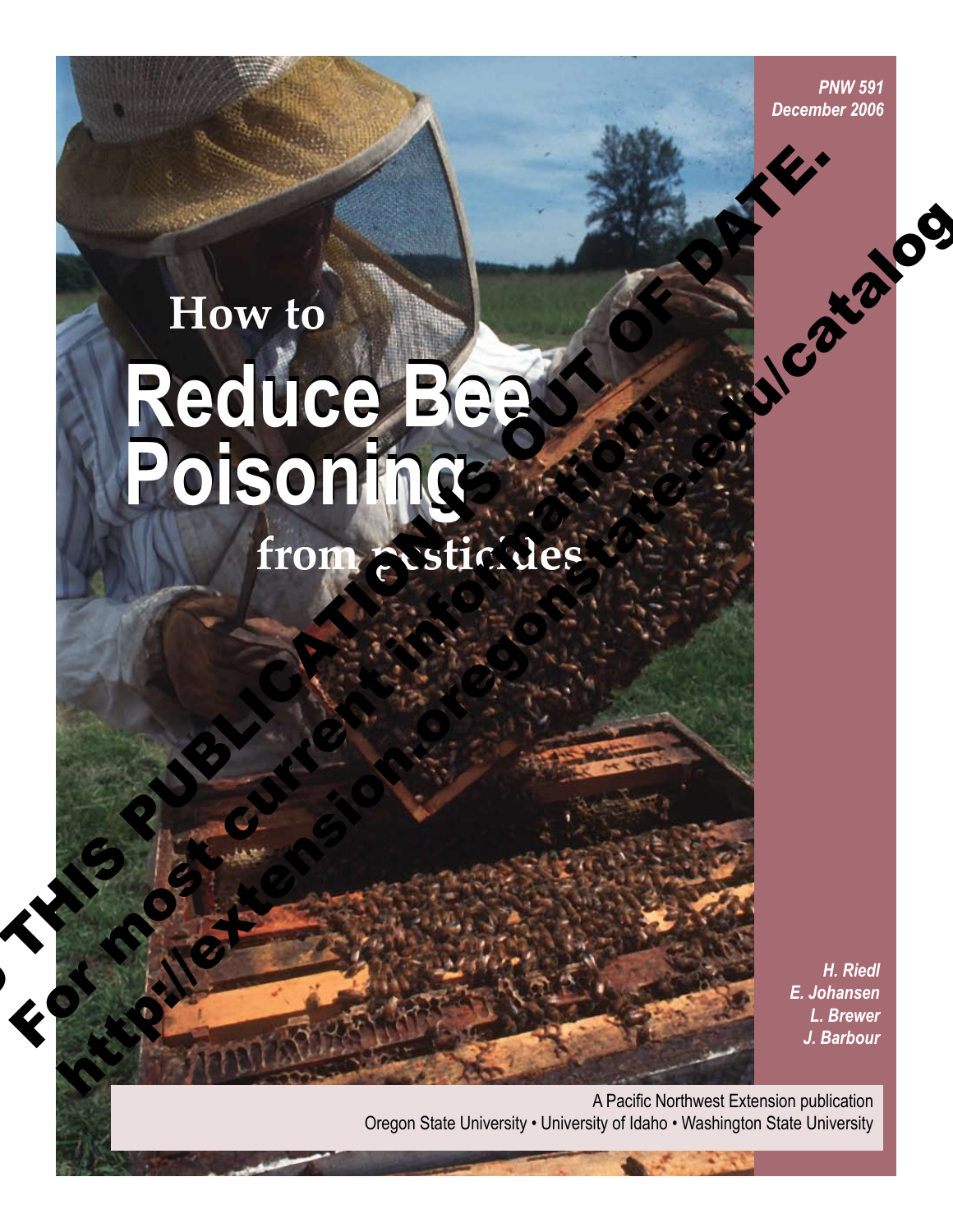# *Contents*

| What pesticide applicators can do to protect honey be as<br>$\boldsymbol{L}$                            |  |
|---------------------------------------------------------------------------------------------------------|--|
| What growers can do to protect honey bees.                                                              |  |
| What beekeepers can do to protect hopey bee                                                             |  |
| What pesticide applicators, growers and wanagers of walfa leafer the                                    |  |
| alkali, and orchard mason bees can co                                                                   |  |
| What growers and pesticide applicators can do protect not maged native bees,<br>including bumble bees.  |  |
| Special precautions                                                                                     |  |
|                                                                                                         |  |
| Using the table                                                                                         |  |
| Table 1. To scity of insectional cases, more des, and blossom- and fruit-thinning agents to honey bees9 |  |
|                                                                                                         |  |
|                                                                                                         |  |
|                                                                                                         |  |
| Take 5. Trade paries of commonly used PNW pesticides and their active ingredients 22                    |  |
|                                                                                                         |  |
|                                                                                                         |  |

# **Acknowledgments**

The authors gratefully acknowledge support for printing expense from Oregon State Beekeepers Association, Washington State Beekeepers Association, Oregon Department of Agriculture, and California Department of Food and Agriculture.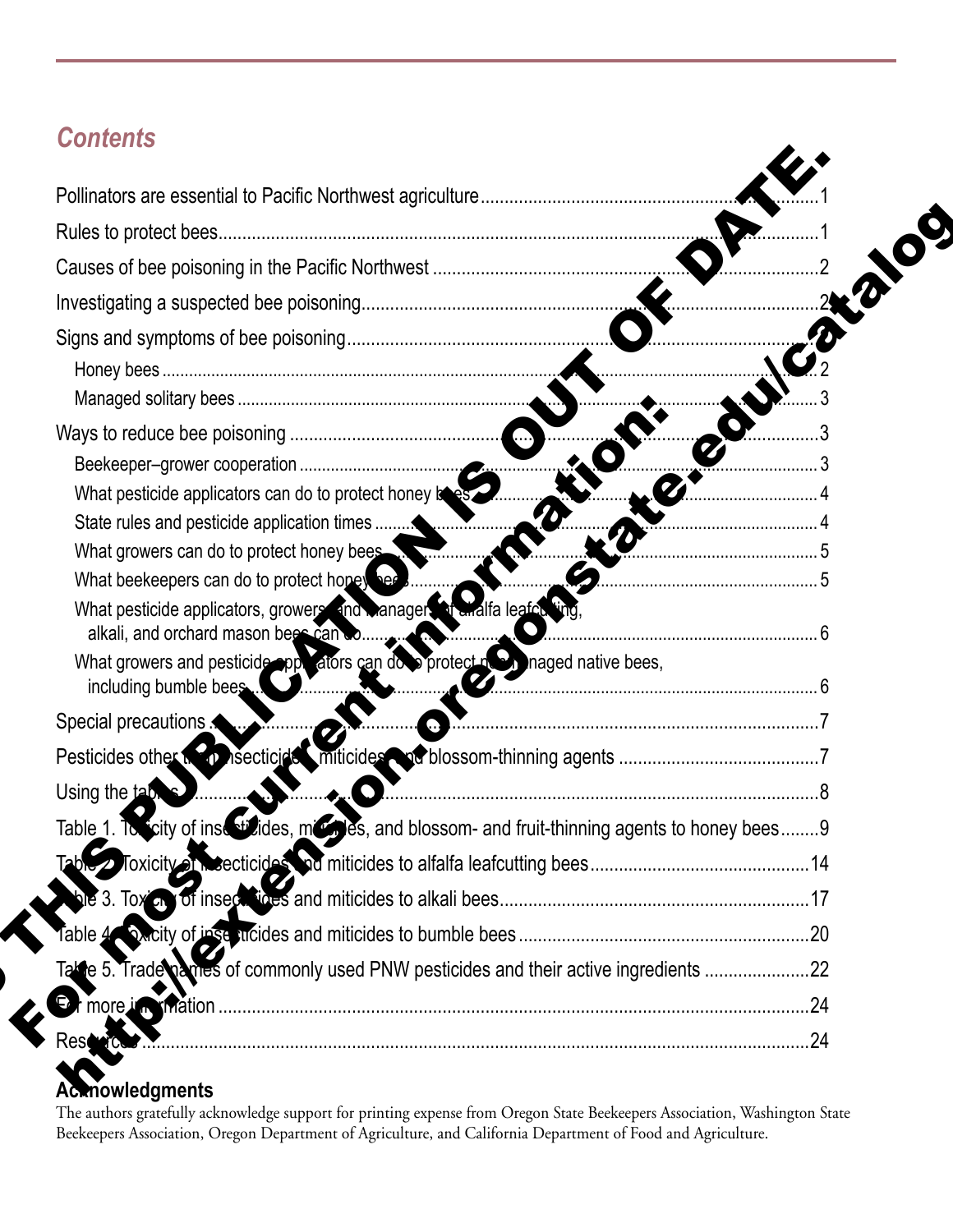# **How to Reduce Bee Poisoning Reduce Bee Poisoning from pesticides** Thomas are essential Continues to the Continues of the Continues of the Continues of the Continues of the Continues of the Continues of the Continues of the Continues of the Continues of the Continues of the Continues of t How to Bee Poisoning, a completed to the control of the control of the control of the control of the control of the control of the control of the control of the control of the control of the control of the control of the c

*H. Riedl, E. Johansen, L. Brewer, and J. Barbour*

# *Pollinators are essential to Pacific Northwest agriculture*

Commercially managed ho linate a variety of crops in west, including tree fruits, and crops grown for economically sig bee-pollinate mately  $$1$ . ally, the was approximately  $$14$ .<sup>6</sup> billion (M rone. 200 For  $\alpha$  most current information:<br>
For  $\alpha$  most current information:<br>
For  $\alpha$  most current information:<br>  $\alpha$  most current information:<br>  $\alpha$  most current information:<br>  $\alpha$  most current information:<br>  $\alpha$  most current

nomically laged bees, leafcut the bee and the alkali Native wild bees, ecies of bumble bee and s, are also prolific pollinators. nnual value of crops pollinated ive bees in the U.S. is \$3 billion aughan, 2006). Hundreds of

o

Pacific Northpollination services ty of native bees to s not been studied.

# *Rules to protect bees*

ates have rules intended to reduce the zard of insecticide applications to bees. The state Departments of Agriculture (Pacific Northwest) or Department of Pesticide Regulation (California) are the most reliable sources of current rules applicable to bees and pesticides. See "Investigating a suspected bee poisoning" (page 2) for specific contact information.

By Helmut Riedl, Oregon State University; Erik Johansen, Washington State Department of Agriculture; Linda Brewer, Oregon State University; and Jim Barbour, University of Idaho

With contributions from Mace Vaughan, Xerces Society; Eric Mussen, University of California–Davis; Paul Jepson, Oregon State University; Rosalind James, USDA/ARS Bee Biology and Systematics Lab; and Edith Ladurner, Intrachem Bio Italia S.p.A.

This publication replaces PNW 518, by D.F. Mayer, C.A. Johansen, and C.R. Baird. Substantial portions of the text are taken from the 1999 version of that publication.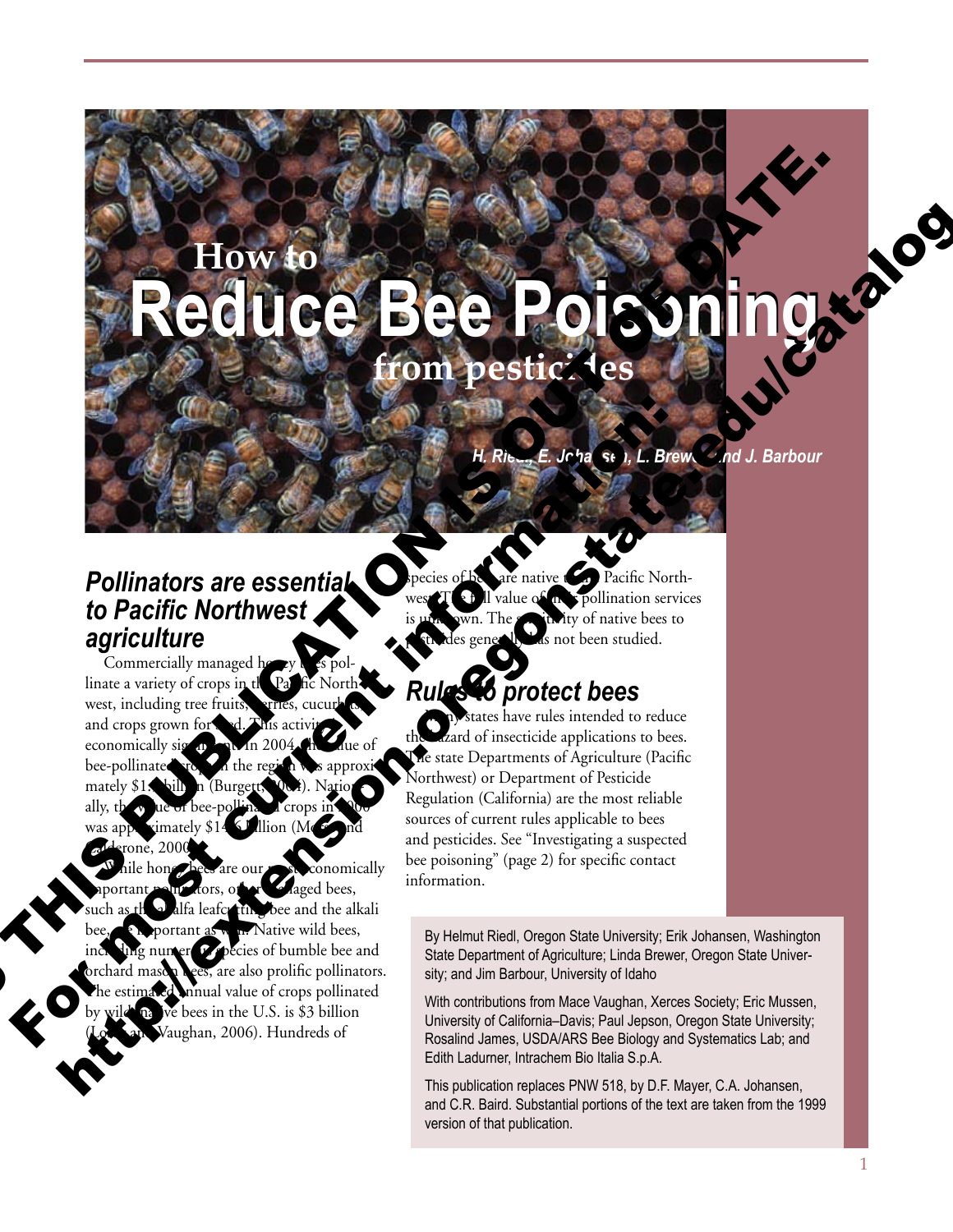

# *Causes of bee poisoning in the Pacific Northwest*

Insecticides that are highly toxic to bees and that have a residual hazard longer than 8 hours are responsible for most of the bee poisoning incidents reported in the Pacific Northwest. Insecticides primarily respon sible for bee poisoning are in the following chemical families: THE CONTRACT OF CATALOG SCIENCIS CONTRACT OF CATALOG SCIENCIS CONTRACT OF CATALOG SCIENCIS CONTRACT OF CATALOG SCIENCIS CONTRACT OF CATALOG SCIENCIS CONTRACT OF CATALOG SCIENCIS CONTRACT OF CATALOG SCIENCIS CONTRACT OF CAT

- Organophosphates (such as acephate, azinphos-methyl, chlorpyrifos, diazinon, dimethoate, malathion, methamidophos, and methyl parathion)
- N-methyl carbamates (such as carbaryl and carbofuran)
- Neonicotinoids (such as clothianidin, in cloprid, and thiamethoxam)

#### **Investigating a suspected bee point**

If you have a question or concern regarding a<br>spected bee poisoning incident, conternation state<br>partment of Agriculture or the Doament of Pessing<br>gulation (California). suspected bee poisoning incident, co Regulation (California). Frequency<br>
School and the method start as done<br>
deprived and the method scale is a contenent of Agriculture of Agriculture<br>
Thyperature of Agriculture of Agriculture of Agriculture of Agriculture of Agriculture of Agricult

#### *Oregon*

Department of Agriculture or the Deal hent of Pesticide<br>Regulation (California).<br>Oregon<br>Department of Agriculture or the Department of Agriculture<br>Pesticide Division<br>503-986-4635<br>pestx@oda.state or us<br>State of Pea Department of Agricul Pesticide Division 503-986-4635  $p$ estx@oda.s

#### *Washington*

State  $\sum_{i}$  tment of  $\sum_{i}$  culture Pesticide Management Division  $87.01-4555$  (b)  $\text{ee}$ ) compliance vaer.wa.gov

#### *Idaho*

Department of Agriculture esources 208-332-8610

- noag.us
- *California* ent of Pesticide Regulation e Enforcement Branch 916-324-4100

nline complaint filing: http://www.cdpr.ca.gov/docs/ quicklinks/report.htm

Many pyrethroid insecticides are also highly toxic to bees, but some pyrethroids (such as esfenvalerate and permethrin) are repellent to bees when used under arid conditions prevalent in eastern Oregon, eastern Was Idaho. Repellency reduces the potential for bee poisoning from these insecticides under arid conditions, but they are  $\sqrt{\sqrt{x}}$  to pose a hazard to bees when used in human areas.

Most bee poisoning incidents occur when insecticides are applied to bee-pollinated c during  $\mathbf{r}$  be a period. Other causes

- Insectice is applied to blooming we the cover crop during applications ut orchards
- Insecticides that drift onto a *d*eent bloomweeds
- ide-contaminated or nectar from crops that do not ination, such as corn of insecticide-contaminated erials, for example, leaf pieces by leafcutting bees

# *Signs and symptoms of bee poisoning*

#### **Honey bees**

The most common sign of honey bee poi soning is the appearance of excessive numbers of dead honey bees in front of the hives. This is observed after most insecticide poisonings. Other signs and symptoms associated with honey bee poisoning include: Herbert of Contact and Contact and Contact and Contact and Contact and Contact and Contact and Contact and Contact and Contact and Contact and Contact and Contact and Contact and Contact and Contact and Contact and Contact

- Aggressiveness (most insecticides)
- Lack of foraging bees on a blooming crop that is attractive to bees (most insecticides)
- Stupefaction, paralysis, and abnormal jerky, wobbly, or rapid movements; spin ning on the back (organophosphates and organochlorines)
- Regurgitation of honey stomach contents and tongue extension (organophosphates and pyrethroids)
- Performance of abnormal communication dances, fighting or confusion at the hive entrance (organophosphates)
- The appearance of "crawlers" (bees unable to fly). Bees slow down and behave as though they have been chilled (carbaryl).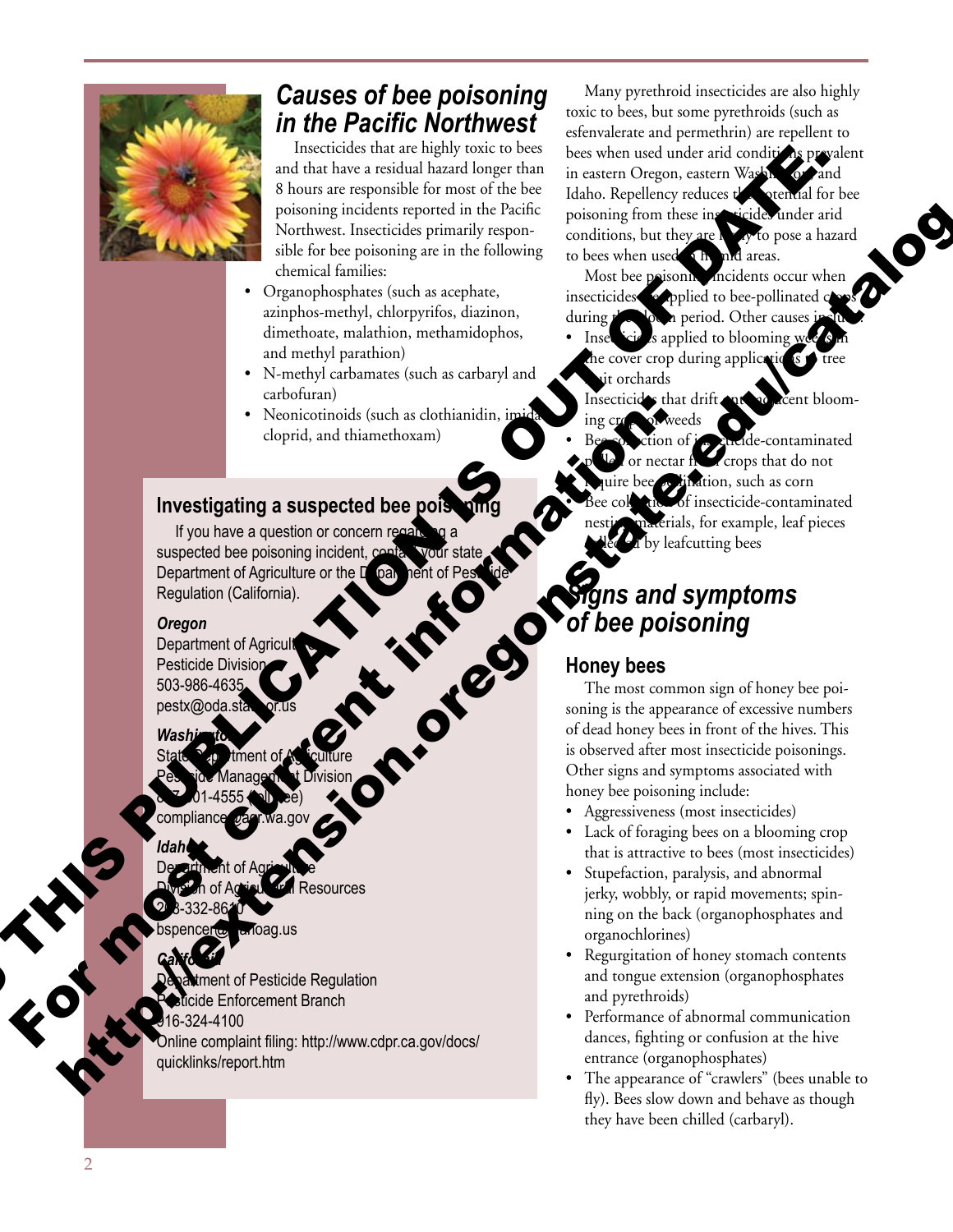- Poor brood development, with adult bees unaffected (captan, iprodione novaluron, and spirodiclofen)
- Dead brood, dead newly emerged workers, or abnormal queen behavior, such as egg laying in a poor pattern (carbaryl and micro encapsulated methyl parathion)
- Queenless hives (acephate, carbaryl, mala thion, and microencapsulated methyl parathion)
- Poor queen development (in colonies used to produce queens), with adult bees unaf fected (coumaphos)

One forager returning to the hive with a load of contaminated pollen or nectar can cause a number of bees to become agitated or die. Sev eral such foragers can disrupt and damage the colony. Severely weakened or queenless colonies will not survive the following winter.

Other factors, including poisonous plants and viral paralysis disease, can cause symptoms that may be confused with bee poisoning. Beekeepers may request a laboratory analysis of dead bees to confirm that pesticides were responsible for an incident. State Depart ments of Agriculture (Pacific Northw Department of Pesticide Regulation (Calif investigate suspected bee poiso (see page 2).

#### **Managed solita**

A distinctive poisoning in ting bees a a lack field ing sites. Female alfa leaf- $\text{cut}$  is bees used by forage ithin a few hundred yards of the field shelter, so the shelt  $\epsilon$  sest to the source of the insecticide and hore severely affected. Female iup to a away from the so they can by insecticides that e bees do not contact. An alkali bee bed without females often will have

o

male bees flying in circles above the surface for several days after the poisoning incident. Large numbers of dead and dying alfalfa leafcutting bees and alkali bees are seldom seen at the nest site.

# *Ways to reduce bee poisoning*

#### **Beekeeper-grower cooperations**

Beekeeper–grower cooperation effective way to reduce bee poiso importance cannot be over ated. The underlying cause of most bee poisoning incidents is a lack of awareness, rather than an intent to do harm. The pest control program nearly always can be modif  $\sharp$  so that bee poisoning occurs, with out to the cost or inconventier.  $\epsilon$  to the grower. from  $\alpha$  sloping work the growers on whose dathey place hives and being familiar with pest practices and other production practices. s for crop a written contract grow<sub>t</sub> and the beekeeper. Conte details of the beekeeper's wide strong and effective colonies **for pollination** and the grower's jlity to safeguard the bees from

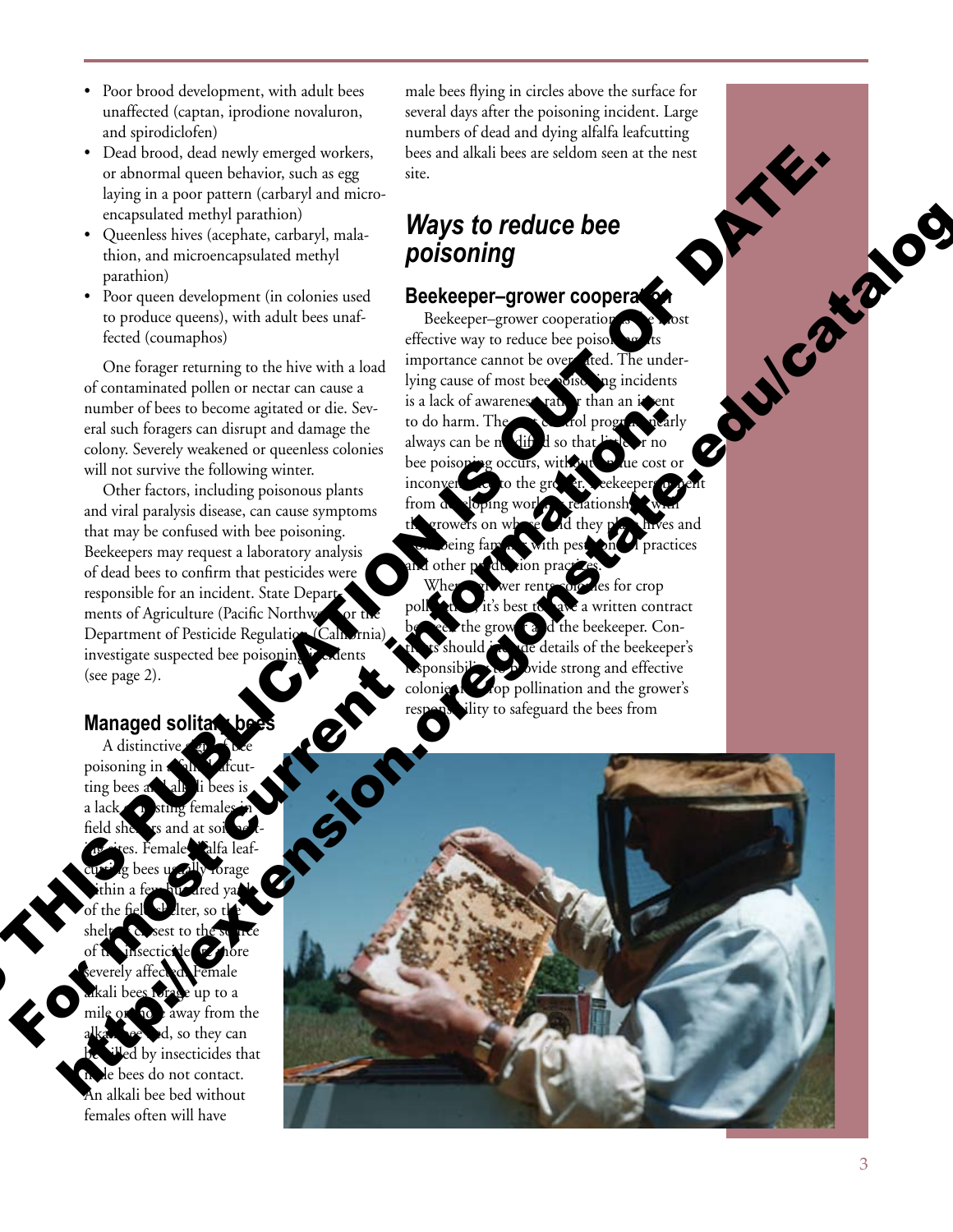

poisoning. Beekeepers and the growers who employ their services depend on one another for success. Each benefits by antici pating the concerns of the other. Coopera tion and understanding of one another's problems are essential.

#### **What pesticide applicators can do to protect honey bees**

- Use all pesticides in a manner consistent with label directions. Labels may include specific restrictions that protect bees.
- Do not apply insecticides having a long residual hazard to bees to blooming crops, including interplantings and blooming weeds in orchard cover crops. Do not allo insecticides to drift onto adjacent blooming crops or weeds.
- Use insecticides that are less hazar bees whenever such choices with other pest control consider
- Do not apply insecticides hen temperatures are foreg following treatm at **o** on night is forecast.

#### **State rules and post fide application**

Individual states See the links below information, call the number listed under "Investigating a suspected b

#### **Oregon. No rules.**

General Pesticide pollinator  $\sim$  pection are WAC 16-228- $NAC$  16-228-12 $\frac{2}{3}$ , 1264, and 1266. The rules able online, but they can be ordered using the er form (http://agr.wa.gov/PestFert/ 311<sup>1</sup>dh. See page 2 of the form, "Pollinator Protection Rules." week in orchest correct of the most current information of the most current information:<br>  $\frac{1}{2}$  and  $\frac{1}{2}$  and  $\frac{1}{2}$  and  $\frac{1}{2}$  and  $\frac{1}{2}$  and  $\frac{1}{2}$  and  $\frac{1}{2}$  and  $\frac{1}{2}$  and  $\frac{1}{2}$  and  $\frac{1$ 

pection: http://www3.state.id.us/idstat/TOC/ C.html

te and chemigation use and application—Restrictions tect pollinators (page 19): http://www.agri.idaho.gov/ ategories/LawsRules/sub\_rules/indexrulesmain.php

*California.* http://www.cdpr.ca.gov/docs/inhouse/calcode/subchpte.htm#0302

to bees at least twice as long under these conditions.

- Ground application generally is less hazard ous than aerial application because les drift occurs and because smaller treated at a single time. Duing aerial application, do not turn the aircran or transport materials back and for  $\mathcal{F}_{\text{at}$  across blooming fields.
- Apply insecticides aving a residual hazard to bees ( $\blacktriangleleft$  8 hours) between late evening—after ees have stopped foraging and vide ght. Apply insecticides ha short residual hazard to bees between  $\epsilon$ ening and early morning. not actively foraging. Bees generally forage  $\ln$ . and  $6$  p.m. in the Pacific 8:30 p.m. in Cali-Late-evening applications generally hazardous to bees than early-morns. Application times may be pesticide rules of individual se "State rules and pesticide applica-Imes"). When abnormally high temperatures encourage bees to begin foraging earlier or continue later than usual, adjust application times accordingly. THIS PUBLICATION IS OUT OF DATE. What pesticide applicators can<br>  $\frac{1}{2}$  the laximization in the catalogue of the catalogue of the catalogue of the catalogue of the catalogue of the catalogue of the catalogue of the catalogue of the catalogue of the ca
	- Choose the least hazardous insecticide for mulation whenever possible.
		- —Granular formulations are the least haz ardous to bees because they are applied to the soil surface and are of a size that bees cannot or will not pick up. Systemic insecticides applied as granules before bloom, however, may be present in pollen and may affect bees.
		- —Emulsifiable (liquid) formulations usually are safer to bees than wettable powders because the powders remain toxic in the field longer than emulsifiable concentrates.
	- —Dust and microencapsulated formula tions are most hazardous to bees because these materials are similar in size to pol len and tend to stick to bee hairs. These materials can be taken to the hive, where they may affect the brood or queen.
	- Before applying insecticides having a residual hazard to bees longer than 8 hours, ask the beekeeper to remove colonies from the area or to keep the bees confined for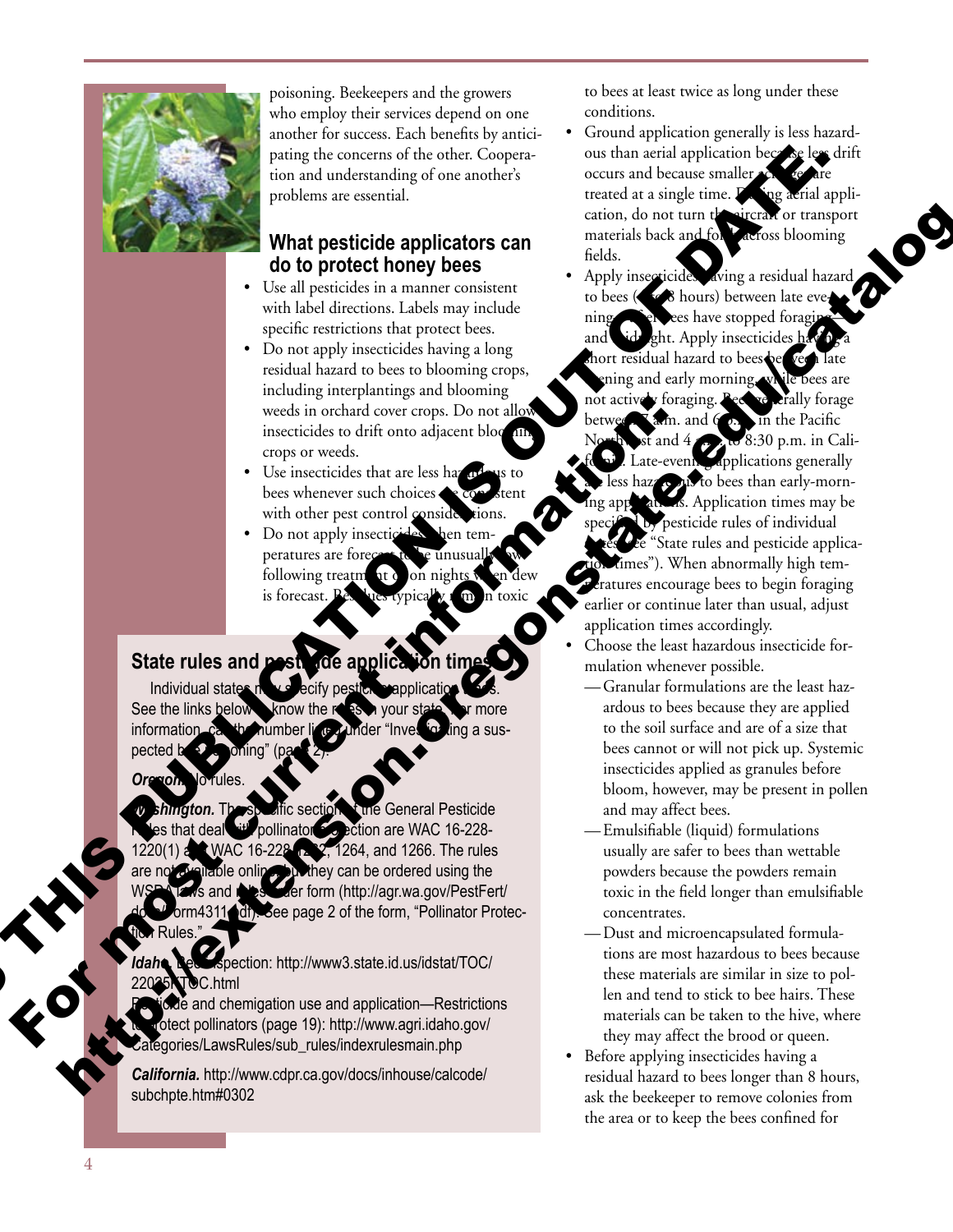several days during the application period. Hives cannot be moved "on demand," but only at times dictated by bee activity levels.

• Observe all applicable label requirements and state pesticide rules. The relative hazard of insecticides, miticides, and blossom thin ning agents to honey bees is presented in Table 1 (pages 9–13).

#### **What growers can do to protect honey bees**

- Use all pesticides in a manner consistent with label directions. Labels may include specific restrictions that protect bees.
- Control blooming weeds such as dandelion in orchard cover crops before applying insecticides having a long residual hazard to bees. Blooming weeds can be controlled by treatment with a selective herbicide, such as 2,4 -D, or by mowing, disking or flailing. Control of blooming weeds is especially important in relation to the first cover spray on apples. The first cover spray typically is made during a critical foraging period when bees will fly several miles obtain pollen and nectar from eve blooms of dandelion or musta in order of our strength of the most current in the section of the section of the section of the section of the section of the section of the section of the section of the section of the section of the section of the secti
	- Carbaryl (Sevin) used as a blos agent can be hazardous if are still blooming or if the cover crop become c blossom-thinning agents used in Pacific Northwest on the are not bees.
	- Learn the pollination requirements of the u grow, and operations with bee hazards in mind. Pre sibility of hot just fruit growers. Enter us agreements with your beekeep best produce beeph. ated crops.

o

holds for routine insect ic thresholds ensure that re used only when their benefits value of crop loss prevented by  $\overline{\text{index}}$  use) are greater than the cost of the pesticide and its application. Consider alternatives to pesticides. Well -planned integrated pest management programs often are less dangerous to pollinators and other beneficial insects than last -minute efforts

to suppress pest outbreaks. Details of pest management practices can be found in the online Pacific Northwest pest management handbooks at http://ipmnet.org/

### **What beekeepers can do to protect honey bees**

- Do not leave unmarked colonies of bees no orchards or fields. Post the owner's name, address, and phone number on apizzes. This information should be large enough to be read at a distance. Check with the read at a distance. Check with your state<br>Department of Agriculture to determine<br>whether rules concerni the establishment<br>of apiaries are in eff to<br>Do not return him to elds treated wi Department of Agriculture to determine whether rules concerning the establishment of apiaries are in effect.
- Do not return hives to elds treat insecticides t until at least tion.  $F_{4}$  or to 90 percent during the first 24 hours following a 25 ation.  $\sum_{n=1}^{\infty}$  me insecticides such as chaloryrifos thiame  $-13$ ) for specific recommendations.
- sive insecticide  $ct$  them from chemiholding yards for honey  $\cosh$   $\mathbf{e}$  ast 4 miles from crops ith insecticides that are  $\alpha$  to bees.
	- piaries on ridge tops rather than in yon bottoms. Insecticides drift down into the canyons and flow with morning wind currents. Inversion conditions are particularly hazardous.

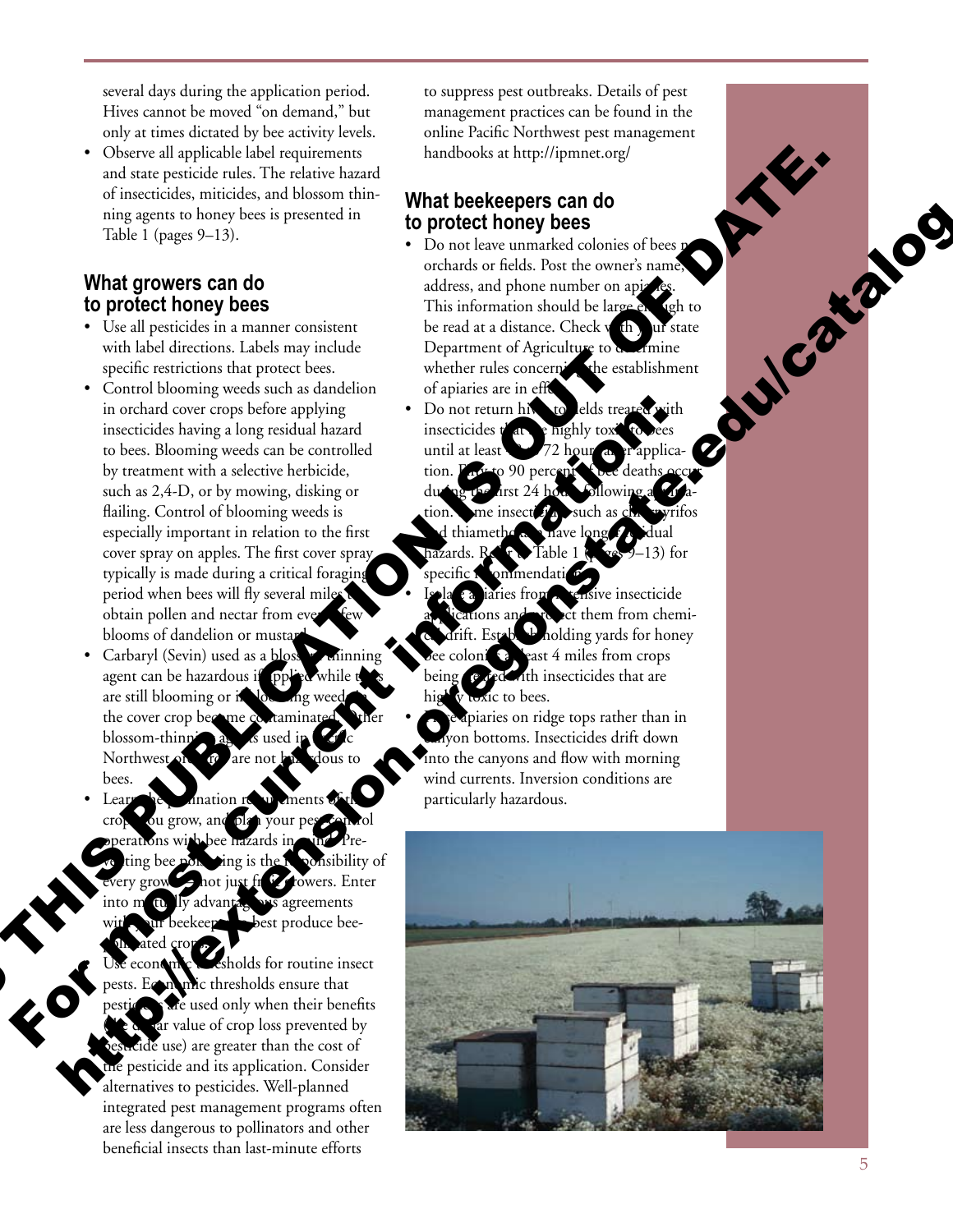- Learn about pest control problems and programs to develop mutually beneficial agreements with growers concerning pollina tion services and prudent use of insecticides.
- Use care in controlling pests in and around bee hives, apiaries, and beekeeping storage facilities. Use insecticides labeled for the intended use, and follow all label directions carefully.
- Protect honey bee colonies by covering them with wet burlap the night before a crop is treated with a hazardous insecticide. Keep these covers wet and in place for 2 or 3 days to protect bees from initial hazards.

#### **What pesticide applicators,**  growers, and managers of alfal **leafcutting, alkali, and orchard mason bees can do**

- Use all pesticides in a manne with label directions. Labels ma specific restrictions that  $p$  fect bees.
- Remove actively the field at night and tore at 4 days. The nest inust be exact fie norm $\mathbf{u}_{\mathbf{v}}$
- Alfalfa  $\mathcal{V}_{\text{arcutting}}$  bee and mason bee helt is can be constructed so that they can d cations active. the tubes are protected. What persisted applicators can be considered a manager of allah manager of allah manager of allah manager of allah manager of allah manager of allah manager of allah manager of allah manager of allah manager of allah mana
- Do not place alfalfa leafcutting bee nest shelters into fields until at least 1 week after treatment with carbofuran (Furadan), chlor pyrifos (Lorsban), dimethoate (Cygon), malathion ULV, or methidathion  $\sum_{i=1}^{\infty}$  cide).
- Alkali bees cannot be removed from the field, so pesticide applications should be made at least 1 week  $\mu$ <sup>2</sup>  $\mu$  to expected bee emergence and **tal bloom** (for alfalfa seed). Do not allow pesticides to drift onto the alkalized beds. If pesticide applications must be after bee emergence, use with  $\mathbf{w}$  dee persistence (e.g., pyrethroids or  $binimicarb$ , and apply only a not apply Captan to areas actively visited by mason bees. Laboratory studies have shown mortality of m<sub>so</sub> bees for up to applic Use the more than all publications contained the more of the stress and persistents. The more than the more than all the stress and the stress and the stress and the stress and the stress and the stress and the stress and Herbert Companies Companies and Companies and Companies and Companies and Companies and Companies and Companies and Companies and Companies and Companies and Companies and Companies and Companies and Companies and Companie

 $\approx$  2 (pages 14 $\rightarrow$ 6) and Table 3 is the relative hazard of miticides to managed solitary bees.

#### **rowers and pesticide applicators can do to protect nonmanaged native bees, including bumble bees**

- • Use all pesticides in a manner consistent with label directions. Labels may include specific restrictions that protect bees.
- Provide nesting sites. Approximately 70 percent of native bees are ground nesters, burrowing into areas of well-drained, bare, or partially vegetated soil (O'Toole and Raw, 1999; Michener, 2000). Most other species nest in abandoned beetle galleries in snags or in soft-centered, hollow twigs and plant stems. Bumble bees nest in cavities in the ground, such as old mouse burrows, or under grass tussocks.
- Provide pollen and nectar sources. Blooms of any type, including weedy species that are not classified as noxious by the state Depart ment of Agriculture, may provide pollen or nectar.

1 Edith Ladurner, Intrachem Bio Italia S.p.A, Cesena, Italy, personal communication (May 4, 2006).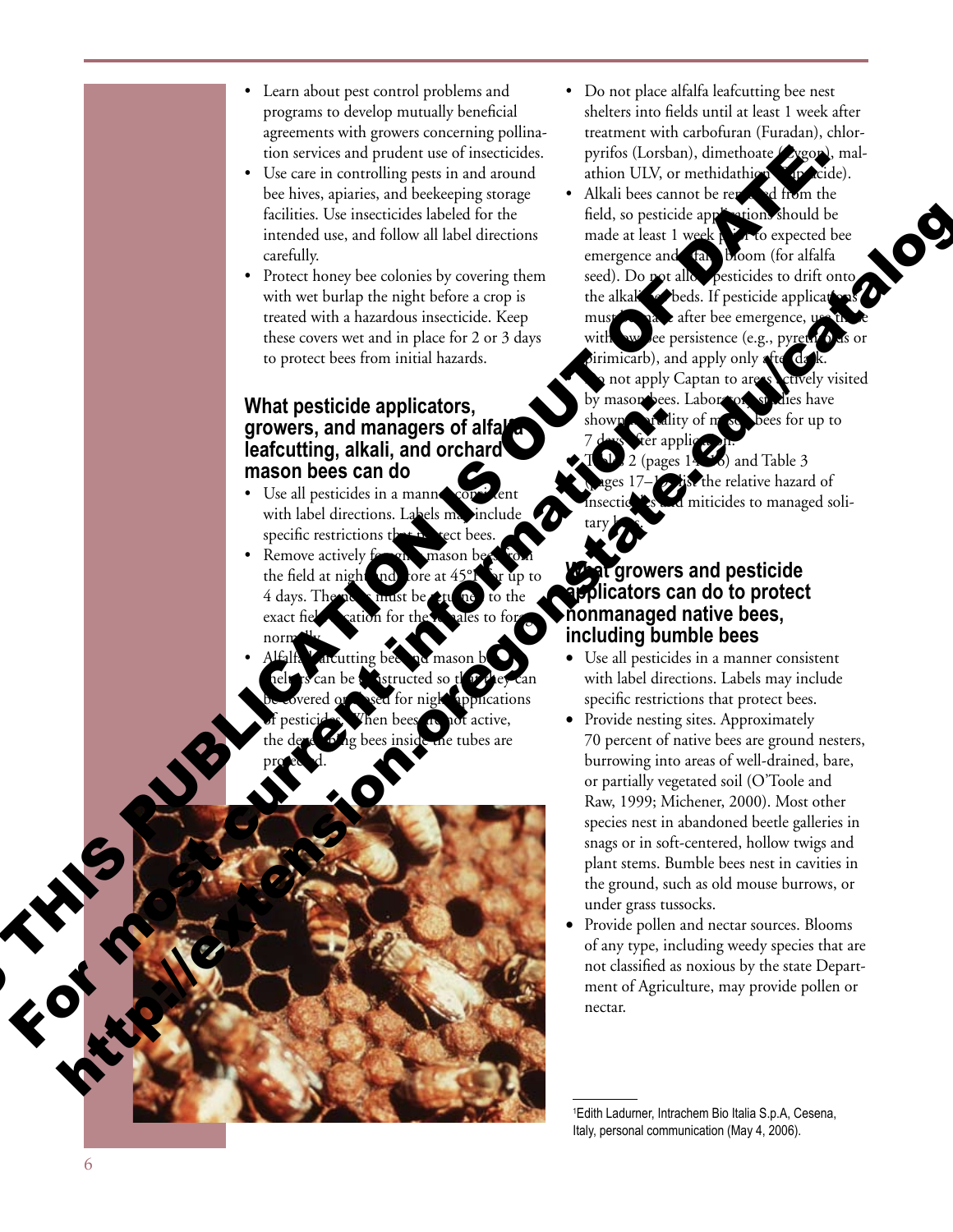7

- Do not apply insecticides on adjacent wild land or fence rows around red clover, cranberry, or other berry crops. These areas provide nest sites for bumble bees, which are important pollinators for these crops.
- The relative hazard of insecticides and miticides to bumble bees is presented in Table 4 (pages 20–21).

# *Special precautions*

- Microencapsulated methyl parathion (Penncap-M) tends to adhere to bees forag ing on contaminated flowers. This material can be a long-term hazard when stored with pollen in beehives from one season to the next.
- Do not use disulfoton G (Di-Syston), methyl parathion, or phorate G (Thimet) near alfalfa leafcutting bee shelters, alkali bee nest sites, or honey bee apiaries because of possible fumigation hazards, especially dur ing warm weather. Although granulars are safer than other formulations when applied to a crop, some granulars can be a fumi tion hazard when applied near apiar
- Malathion ULV spray residuals are ous to honey bees for at least application, and to alfalfa. for at least 7 days.
- $\bullet$  Bees are temporarily i contact with oil s materials are
- Because al been actively esting in the field for 3 or more, eks have been shown to have increased sensitivity to hecticide ns should en peaks after the start of field activity.
- Is dicofol (Kelthane)  $\overline{\text{m}}$ ite) with insecticides ard to bees.

o

- hlorfon (Dylox) sprays are ardous to bees than nonacidified on sprays. Do not use more than mmended rates of acidifiers. o not apply insecticides during warm
- evenings when honey bees are clustered on the outside of the hives.

#### **Pesticides other than insecticides, miticides, and blossom-thinning agents**

**Fungicides** usually are not a cause of concern for bee poisoning. At labeled field application rates, sometimes is associated with larval and pupal mo Honey bee broods are lost at a time when the colony popula-<br>tion should be expanding. Studies by staff at CUSDA Bee<br>Lab in Weslaco, TX, show that hone fore impacts due to<br>captan are related to formulation. The results of<br> tion should be expanding. Studies by staff at USDA Bee Lab in Weslaco, TX, show that hone to e impacts due to captan are related to formulation. These results suggest that it is not the captan itself, but other in redients in some formulations, that cause developmental problems. These findings are under review for publication.

Iprodione (Rovral) is another fungicide of concern studies at University of California–Davis, some h larvae died when exposed to into tone. Others decop into large, robust pupae that do  $\mathbb{R}$  be elop into  $\mathbb{R}$  forms. Other **Composimide fungicides might affect bees similarly,**  $\epsilon$  experimentally.<sup>1</sup> **D**dione should not be and to blooming crops during the pollination period.  $ethy$ lation-inhibiting (DMI) as propied azole (Alamo, Propimax, Quilt), such as lambda-cyhalothrin been shown in the laboratory to be han the insecticide alone (Pilling and cause these fungicides reduce the ability  $\delta$  detoxify the insecticide (Pilling et al., 1995). It is al that growers read the pesticide label to determine the her specific tank mixes might prove toxic to bees. These problems might also arise if neighboring crops have been treated separately with two materials that can prove hazardous when they are combined. It is important to be vigilant and consider applications to nearby crops. mode the function of the mighting matrix of the mightest sample and intervention of the content of the mightest sample and intervention of the mightest sample and one of the might are not the might are not the content of t For most current in the state of the state of the state of the state of the state of the state of the state of the state of the state of the state of the state of the state of the state of the state of the state of the sta cides non-<br>and the procedure in the solution of the big control of the solution of the solution of the solution of the solution of the solution of the solution of the solution of the solution of the solution of the soluti

Similar synergistic effects have been observed in the laboratory between DMI fungicides and neonicotinoid insecticides such as imidacloprid (Admire, Provado), but these effects do not seem to translate to toxic impacts in the field (Schmuck et al., 2003).

Bees have been poisoned by a few *herbicides* in laboratory studies, but herbicides are unlikely to cause bee poisoning incidents under field conditions. The mode of action of most herbicides affects plants, not insects. In the field, many selective broadleaf herbicides affect bloom and minimize its attractiveness to bees.

1 Mussen, E.C., J.E. Lopez, and C.Y.S. Pent. 2004. Effects of Selected Fungicides on Growth and Development of Larval Honey Bees, *Apis mellifera*  L. (Hymenoptera: Apidae). Environmental Entomology 33(5):1151–1154.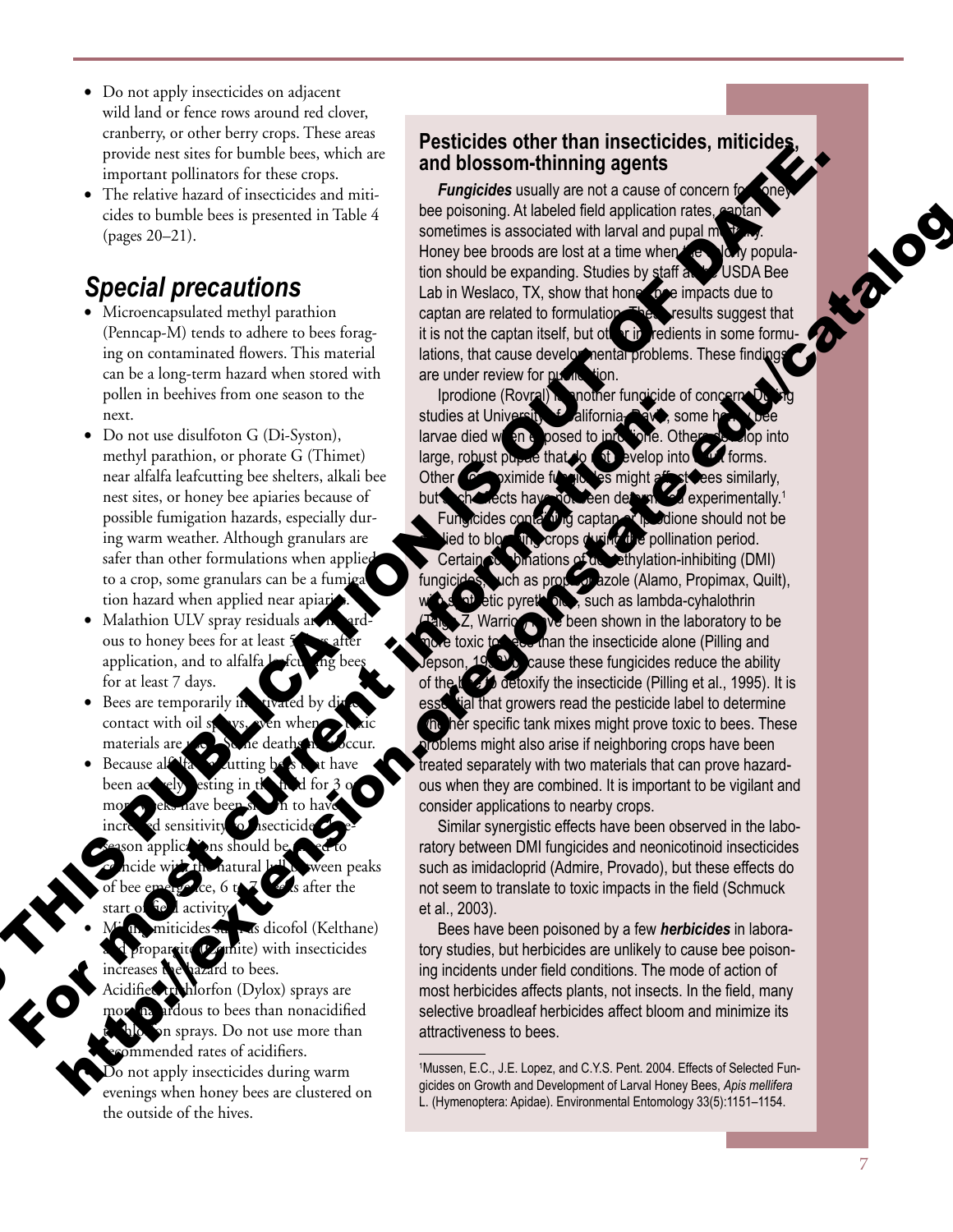

#### **Acknowledgments**

The tables that follow have been  $\sim$  is ively revised from previous editions of his publication. C.A. Johansen and D.S. Mayer developed much of the information of the effects of secticides on the alkali begin the *nia melander*, and the alfalfa leafcutting bee, *Megachile rotundata,* at Washington State University in the 1970s and 1980s. Acknowledgments<br>
The children precise different informations and Developments<br>
The children and Developments<br>
The contract of the strength of the contract of the strength of the strength of the strength of the strength of

#### **Using the tables**

The following four tables list pesticide effects on managed and nonmal aged pollinators.

- **Table 1—honey bees** *(Apis mellifera),* pages 9–13
- Table 2—alfa<sup>l</sup> and atting bees *(Megachile rotundata),* pages 14–16
- **Table 3—alkali bees** *(Nomia melanderi),* pages 17–19
- $\delta$ umble bees *(Bombus* sp.) pages 20–21

tables are arranged a by active ingredient. Read a coss the table  $t$  fundation  $\epsilon$  and  $\epsilon$  find the formulation rate ommendations for are listed at the top of the table. perice **Risted in the tables refer to**  $\epsilon$  residual toxic effect. Do bees to the field within that time period.

**Die 5** (pages 22–23) alphabetically the trade names of the most frequently used pesticides and their active ingredients. There are many other trade names for the active ingredients listed in this publication. The active ingredient is listed on all pesticide labels.

Some of the pesticides listed may not be registered for use in your state, or may not be registered for use on your crop. It is the user's responsibility to check the registration status of any material, and any state restrictions, before using it.

#### **Key to abbreviations used in the tables**

- < less than
- > greater than
- D dust
- EC emulsifiable concentrate
- F flowable
- G granular
- SP soluble powder
- ULV ultralow volume
- WDG water-dispersible granules
- WP wettable powder
- XLR extra-long residual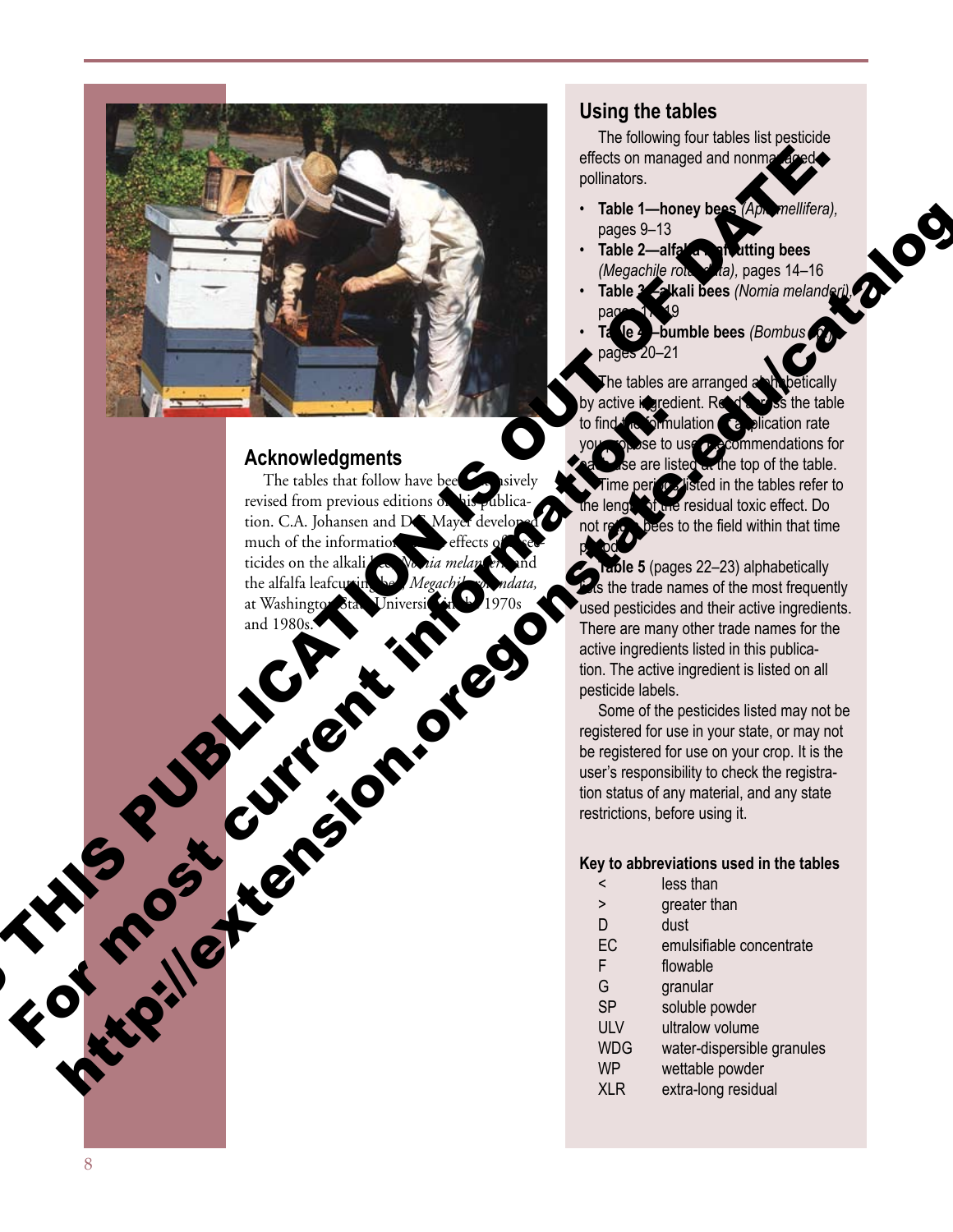| Do NOT apply on bloom-<br>ing crops or weeds                                                                                  | Apply ONLY during late<br>evening (see caution at<br>end of table)                                                                      | Apply ONLY during late<br>evening, night, or early<br>morning (see caution at<br>end of table) | Can be applied<br>ly time<br>with reason<br>ble safety to<br>bees                               |
|-------------------------------------------------------------------------------------------------------------------------------|-----------------------------------------------------------------------------------------------------------------------------------------|------------------------------------------------------------------------------------------------|-------------------------------------------------------------------------------------------------|
| Abamectin/Avermectin EC<br>(Abba, Agri-Mek), more than<br>0.025 lb ai/acre [1-3 days]                                         | Abamectin/Avermectin EC<br>(Abba, Agri-Mek), 0.025 lb ai/<br>acre or less [8 hours]                                                     |                                                                                                |                                                                                                 |
| Acephate (Orthene)<br>$[>3$ days]                                                                                             |                                                                                                                                         |                                                                                                |                                                                                                 |
|                                                                                                                               |                                                                                                                                         | Acetamiprid (Aziail)                                                                           | Acequinocyl (Kanemic                                                                            |
|                                                                                                                               |                                                                                                                                         |                                                                                                | Aldicarb gran<br>Na (Temik).<br>Not hazard is to bees when<br>east 4 weeks<br>applied<br>before |
|                                                                                                                               |                                                                                                                                         |                                                                                                |                                                                                                 |
|                                                                                                                               |                                                                                                                                         |                                                                                                | <b>Atraz</b> (Mitac)                                                                            |
|                                                                                                                               |                                                                                                                                         |                                                                                                | mmonium thiosulfate                                                                             |
|                                                                                                                               |                                                                                                                                         |                                                                                                |                                                                                                 |
| Azinphos-methyl WP<br>(Guthion) [4 days]                                                                                      |                                                                                                                                         |                                                                                                | <b>Bacillus thuringiensis</b>                                                                   |
|                                                                                                                               |                                                                                                                                         |                                                                                                | Beauveria bassiana<br>(Naturalis)                                                               |
| Bendiocarb (Ficam, Turcam)<br>$[$ >1 day]                                                                                     |                                                                                                                                         |                                                                                                |                                                                                                 |
|                                                                                                                               |                                                                                                                                         | Bifenazate (Acramite)                                                                          |                                                                                                 |
| Bifenthrin (Annex, BN<br>ade<br>Capture, Disciplice<br>$0.06$ lb ai/acre $\alpha$<br>[ $>1$ day]                              | <b>Innex, Bri</b> nad<br>Discipline, Solper),<br>ai/acre <b>⊿</b>                                                                       | Bifenthrin (Annex, Brigade,<br>Capture, Discipline, Sniper),<br>less than 0.04 lb ai/acre      |                                                                                                 |
|                                                                                                                               | 610                                                                                                                                     |                                                                                                | Buprofezin (Applaud,<br>Centaur)                                                                |
|                                                                                                                               |                                                                                                                                         |                                                                                                | Capsaicin (hot pepper wax)                                                                      |
| $arbaryl D(S, 1)$ [2-14]<br>(Sev<br>Carbaryl.V<br><del>L</del> 7 days]. Ca pa-<br>(Sevin), <b><i>Mar</i></b> than<br>b/acre N | <b>Carbaryl 4F (Sevin), 1 lb</b><br>ai/acre or less; Carbaryl XLR<br>(Sevin), 1.5 lb ai/acre or less,<br>not > 1:19 dilution [8 hours]+ |                                                                                                | Carbaryl bait (Sevin),<br>Carbaryl granular (Sevin)                                             |
| arbofura <b>CE</b> Furadan)                                                                                                   |                                                                                                                                         |                                                                                                | Carbofuran granular<br>(Furadan)                                                                |
|                                                                                                                               |                                                                                                                                         | Chlorfenapyr [< 4 hours]                                                                       |                                                                                                 |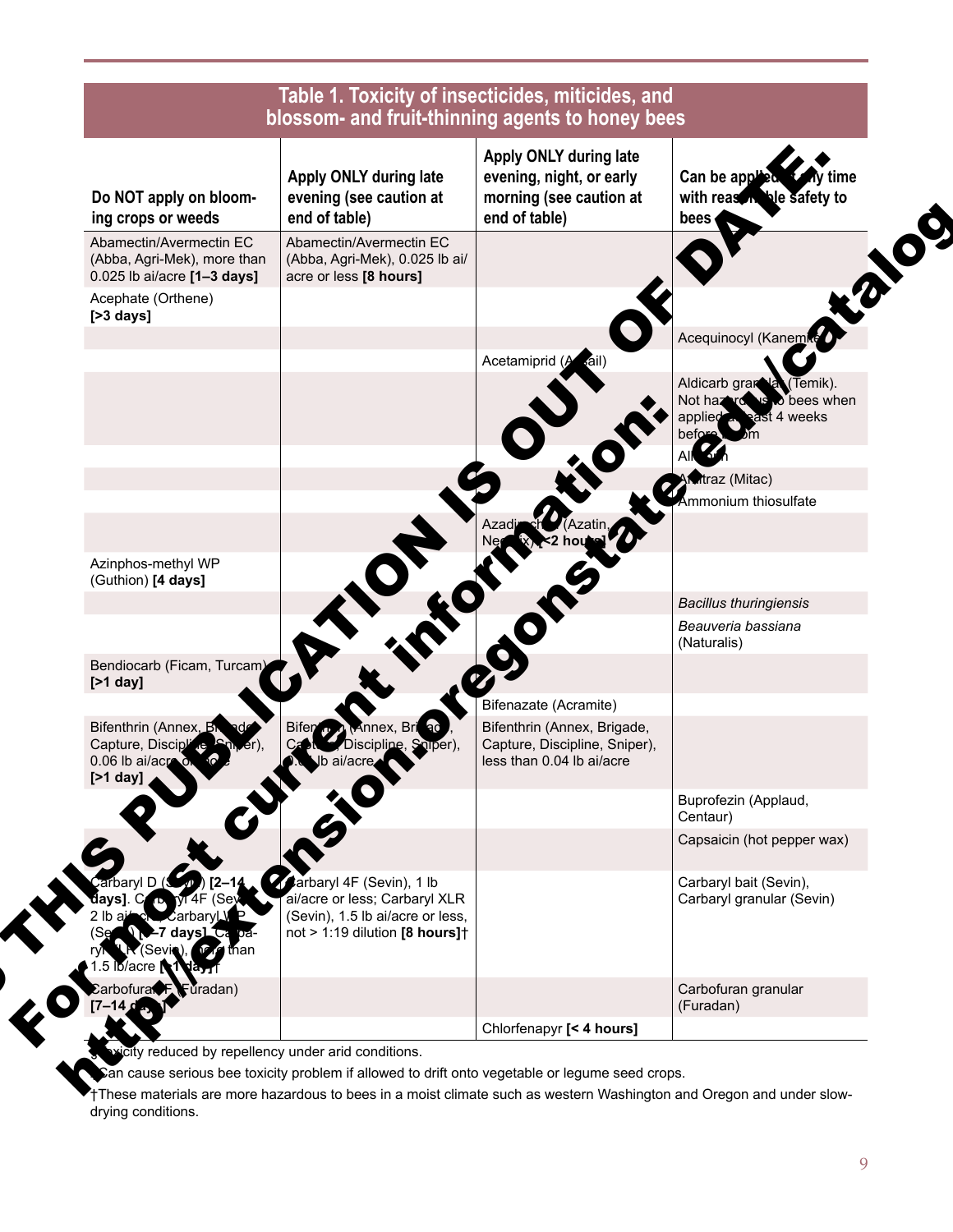| Do NOT apply on bloom-<br>ing crops or weeds                                | Apply ONLY during late<br>evening (see caution at<br>end of table)     | Apply ONLY during late<br>evening, night, or early<br>morning (see caution at<br>end of table) | Can be applea<br>time<br>with reason ble safety to<br>bees                        |
|-----------------------------------------------------------------------------|------------------------------------------------------------------------|------------------------------------------------------------------------------------------------|-----------------------------------------------------------------------------------|
| Chlorpyrifos EC (Dursban,<br>Lorsban, Nufos, Pilot)<br>$[4-6 \text{ days}]$ |                                                                        | Chlorpyrifos ULV, 0.05 lb<br>ai/acre or less [<2 hours]                                        | ós granular                                                                       |
| Clothianidin (Clutch)                                                       |                                                                        |                                                                                                | Clofentezine (Apollo)                                                             |
|                                                                             |                                                                        |                                                                                                | Cryolite (Kryocide)<br>Cydia pomonella<br>ulosis<br>virus (Carpox<br>Sine, Cyd-X) |
| Cyfluthrin (Baythroid)<br>$[$ >1 day]                                       |                                                                        |                                                                                                |                                                                                   |
| Cypermethrin (Ammo), more<br>than 0.025 lb ai/acre<br>$[>3$ days]           |                                                                        |                                                                                                |                                                                                   |
|                                                                             |                                                                        | Thoard                                                                                         |                                                                                   |
| DDVP/Dichlorvos (Vapona)<br>$[$ >1 day]                                     |                                                                        |                                                                                                |                                                                                   |
|                                                                             |                                                                        | <b>Pattalion</b> ,<br>burs]                                                                    |                                                                                   |
|                                                                             |                                                                        | eous earth (Diatect)<br>ırs]                                                                   |                                                                                   |
| Diazinon EC or WP [2 days                                                   |                                                                        |                                                                                                | Diazinon granular                                                                 |
|                                                                             |                                                                        |                                                                                                | Dicofol (Kelthane)                                                                |
| Dimethoate $\sim$ lay                                                       |                                                                        |                                                                                                | Diflubenzuron (Dimilin)                                                           |
|                                                                             | C Di-Syston),<br>more                                                  | Disulfoton EC (Di-Syston),<br>0.5 lb ai/acre or less<br>[<2 hours]                             | Disulfoton granular<br>(Di-Syston)                                                |
|                                                                             |                                                                        | Emamectin benzoate<br>(Proclaim) [<2 hours]                                                    |                                                                                   |
|                                                                             | dosulfan (Thiodan,<br>Thionex), more than 0.5 lb<br>ai/acre) [8 hours] | Endosulfan (Thiodan,<br>Thionex), 0.5 lb ai/acre or<br>less [2-3 hours]                        |                                                                                   |
| erate (<br>0.0375 lb airao                                                  | Esfenvalerate (Asana), 0.025<br>Ib ai/acre                             |                                                                                                |                                                                                   |
|                                                                             |                                                                        |                                                                                                | Ethephon (Ethrel)                                                                 |
|                                                                             |                                                                        |                                                                                                | Ethoprop granular (Mocap)<br>Etoxazole WDG (Zeal)                                 |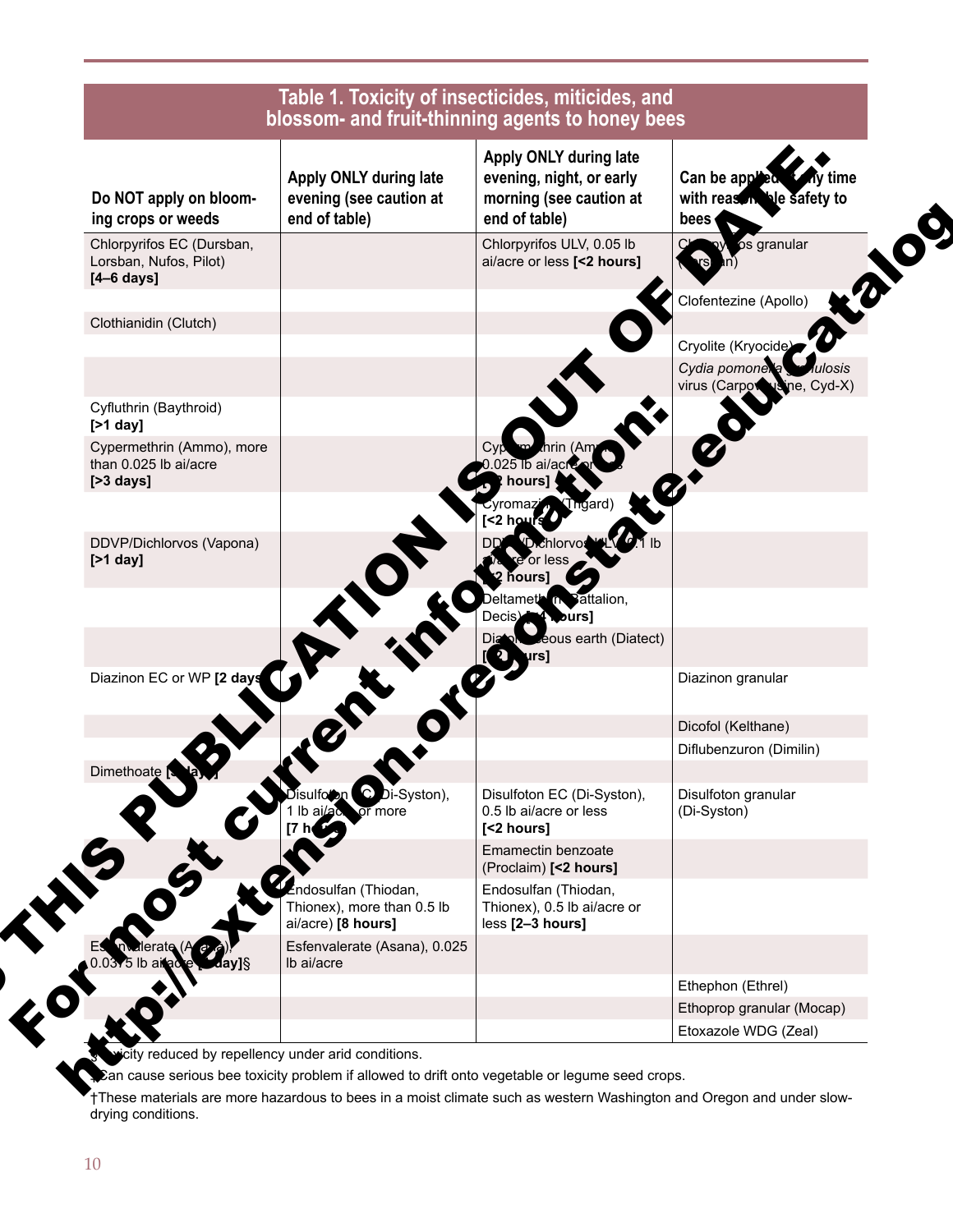| Do NOT apply on bloom-<br>ing crops or weeds                                 | Apply ONLY during late<br>evening (see caution at<br>end of table) | Apply ONLY during late<br>evening, night, or early<br>morning (see caution at<br>end of table) | Can be applea<br>ly time<br>with reason ble safety to<br>bees |
|------------------------------------------------------------------------------|--------------------------------------------------------------------|------------------------------------------------------------------------------------------------|---------------------------------------------------------------|
|                                                                              |                                                                    |                                                                                                | p-oxide (Vendex)                                              |
| Fenoxycarb (Comply) [1 day]                                                  |                                                                    |                                                                                                |                                                               |
| Fenpropathrin (Danitol)<br>$[1$ day]                                         |                                                                    |                                                                                                |                                                               |
|                                                                              |                                                                    |                                                                                                | Fenpyroximate (Fujim                                          |
| Fenvalerate (Pydrin), more<br>than 0.1 lb ai/acre $[1 day]\$                 | Fenvalerate (Pydrin),<br>0.1 lb ai/acre or less<br>$[6$ hours] $§$ |                                                                                                |                                                               |
|                                                                              | Fipronil (Regent) [<8 hours]                                       |                                                                                                |                                                               |
|                                                                              |                                                                    |                                                                                                | Beleaf 50 SG<br>Flonica                                       |
|                                                                              |                                                                    | Eluvalinate (<br>t hours]                                                                      |                                                               |
|                                                                              | Formetanate HCI (Carzol),<br>1 lb ai/acre or more '<br>[<8 hours]  | <b>dCI</b> (Carz<br>Formetar <i>a</i> s<br>or k                                                |                                                               |
|                                                                              |                                                                    |                                                                                                | Garlic                                                        |
|                                                                              |                                                                    |                                                                                                | Hexythiazox (Onager, Savey)                                   |
|                                                                              |                                                                    | mineral oils<br>Horticultur<br>$S3h$ and                                                       |                                                               |
| Imidacloprid (Admire,<br>Provado), 0.25 lb ai/acre<br>[ $>1$ day]            | ado), 0.1 lb ai/a<br><b>B</b> hours]                               |                                                                                                |                                                               |
|                                                                              |                                                                    | Indoxacarb (Avaunt)                                                                            |                                                               |
|                                                                              |                                                                    |                                                                                                | Kaolin clay (Surround)                                        |
| Lambda-cyhalc<br>'arrior.<br>Taiga Z), 0.0<br>[ $>1$ day]                    | Varrior,<br>\¤a-c∨halot<br>ai§a ∠), ∪.∪ <u>∠</u> n<br>uvacre       |                                                                                                |                                                               |
|                                                                              |                                                                    |                                                                                                | Lime-sulfur                                                   |
| WP [2 days<br>Malath<br>ethion ULV<br>oz ai/acre<br>$r$ e [5.5 de $\sqrt{s}$ | $\bullet$ EC [2–6 hours]<br>Mala                                   | Malathion ULV, 3 fl oz ai/acre<br>or less [3 hours]                                            | Malathion G                                                   |
|                                                                              |                                                                    |                                                                                                | Metaldehyde bait                                              |
| (Moni<br>lethami                                                             |                                                                    |                                                                                                |                                                               |
| oathion ∕ Su                                                                 |                                                                    |                                                                                                |                                                               |
| (Mesurol)<br>hıocarl                                                         |                                                                    |                                                                                                |                                                               |
|                                                                              |                                                                    | Methomyl (Lannate)<br>[2 hours] <sup>+</sup>                                                   |                                                               |

‡Can cause serious bee toxicity problem if allowed to drift onto vegetable or legume seed crops.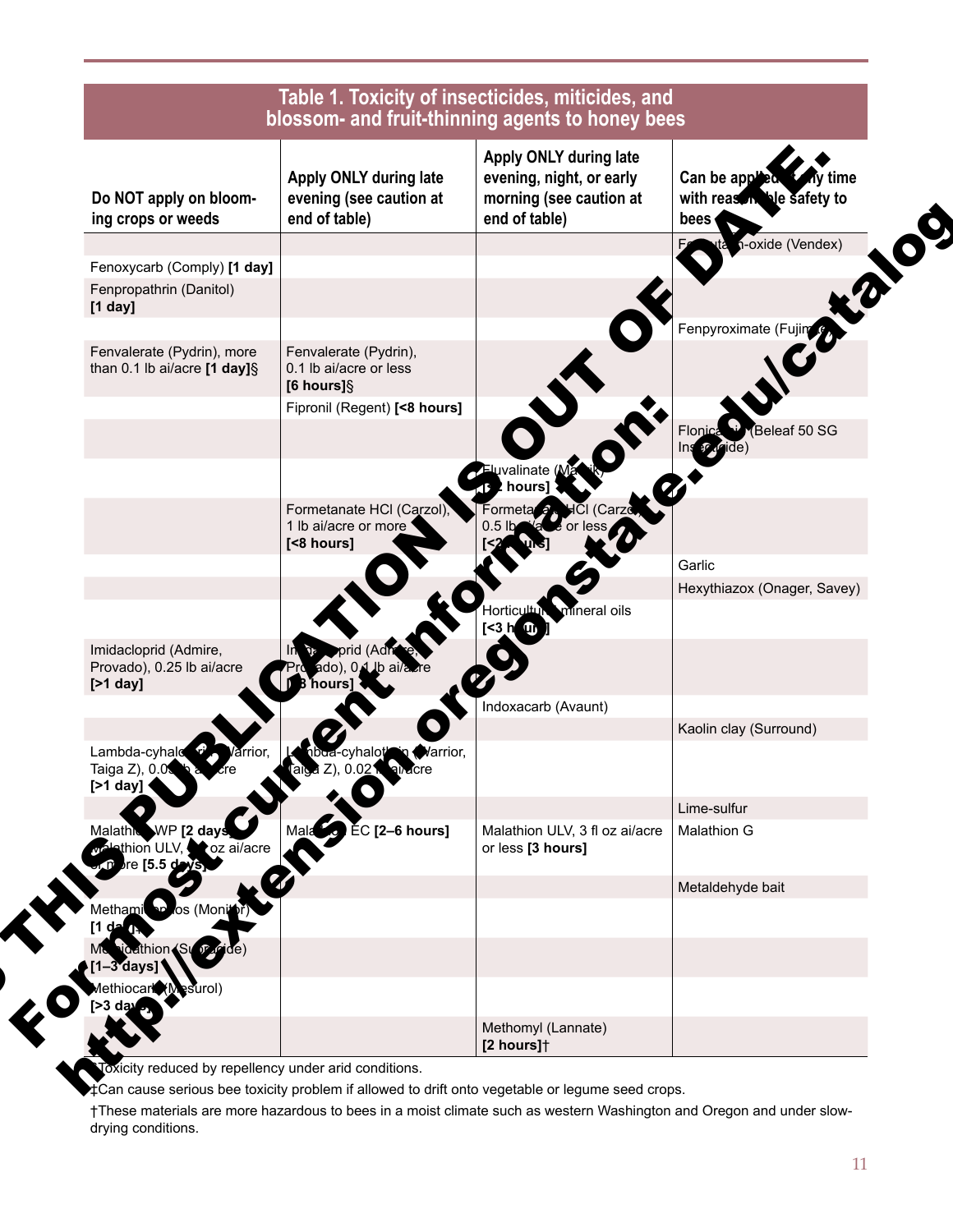

reduced by repellency under arid conditions.

an cause serious bee toxicity problem if allowed to drift onto vegetable or legume seed crops.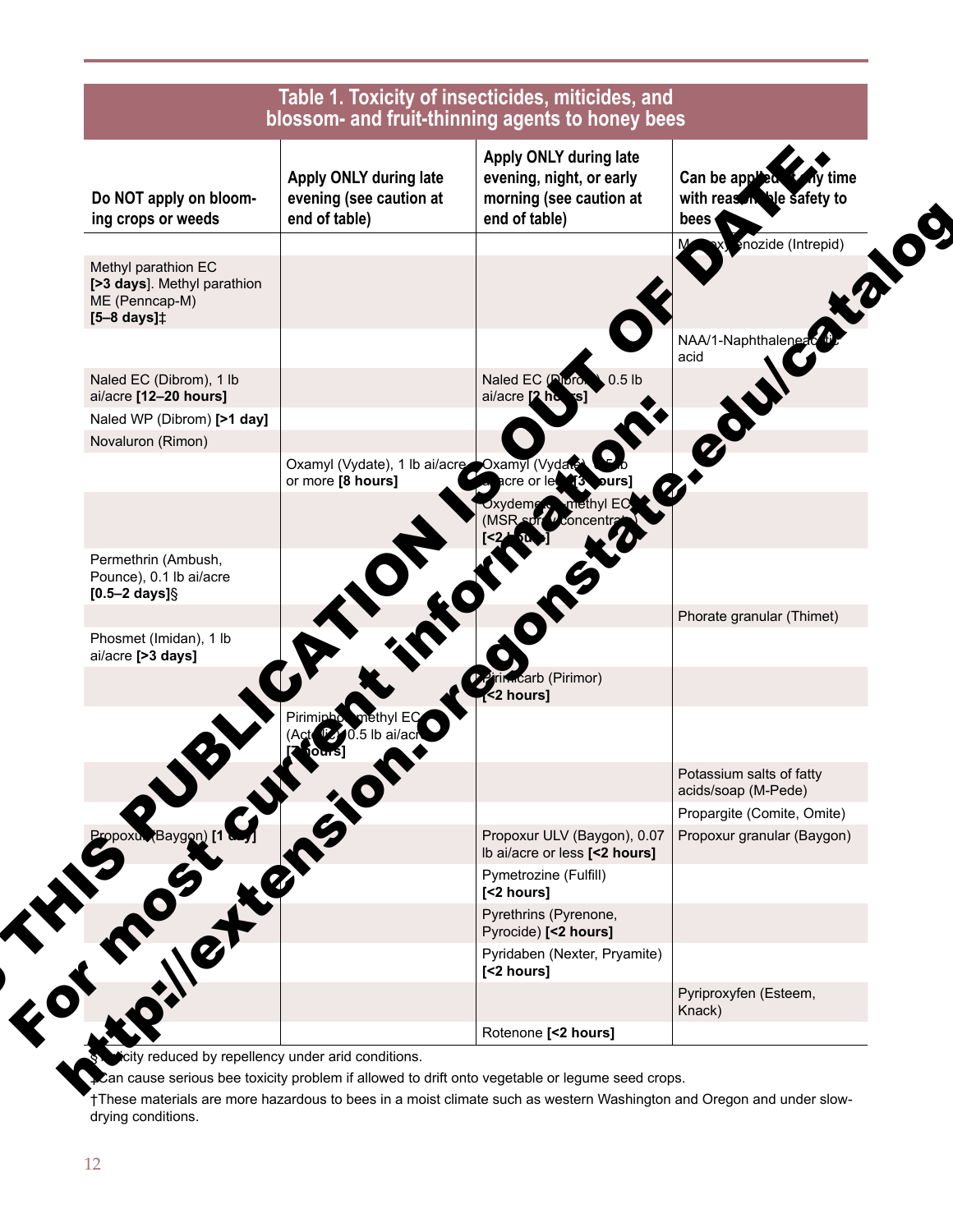| Do NOT apply on bloom-<br>ing crops or weeds                                    | Apply ONLY during late<br>evening (see caution at<br>end of table)                              | Apply ONLY during late<br>evening, night, or early<br>morning (see caution at<br>end of table) | Can be appleto<br>ny time<br>with reason ble safety to<br>bees |
|---------------------------------------------------------------------------------|-------------------------------------------------------------------------------------------------|------------------------------------------------------------------------------------------------|----------------------------------------------------------------|
|                                                                                 |                                                                                                 | Spinosad (Entrust, Success)<br>[<2 hours]                                                      |                                                                |
| Spirodiclofen (Envidor)                                                         |                                                                                                 |                                                                                                |                                                                |
|                                                                                 | Tebufenozide (Confirm)<br>[<8 hours]                                                            |                                                                                                | edulcator                                                      |
|                                                                                 |                                                                                                 | $\left( \begin{array}{c} \bullet \\ \bullet \end{array} \right)$ [3 hours]<br>Temephos (A      |                                                                |
|                                                                                 |                                                                                                 | Tetrachlory hos<br>$[2$ hour                                                                   |                                                                |
|                                                                                 |                                                                                                 | d (Calypso)<br>Thia                                                                            |                                                                |
| Thiamethoxam (Actara,<br>Platinum) [7-14 days]                                  |                                                                                                 |                                                                                                |                                                                |
|                                                                                 |                                                                                                 | <2 houเ                                                                                        |                                                                |
|                                                                                 |                                                                                                 | m (Saga)                                                                                       |                                                                |
|                                                                                 | Trichlorfon (D lox)                                                                             |                                                                                                |                                                                |
| Zeta-cypermethrin (Mustang)<br>[ $>1$ day]                                      | [3-6 hour                                                                                       |                                                                                                |                                                                |
| SToxicity reduced by repellency units wid conditions<br>†These materials are me | tCan cause serious bee tox ary prodlem if allowed to drift on<br>dous to<br>'a moist <b>≤ m</b> | ble or legume seed crops.                                                                      | such as western Washington and Oregon and under slow-          |

o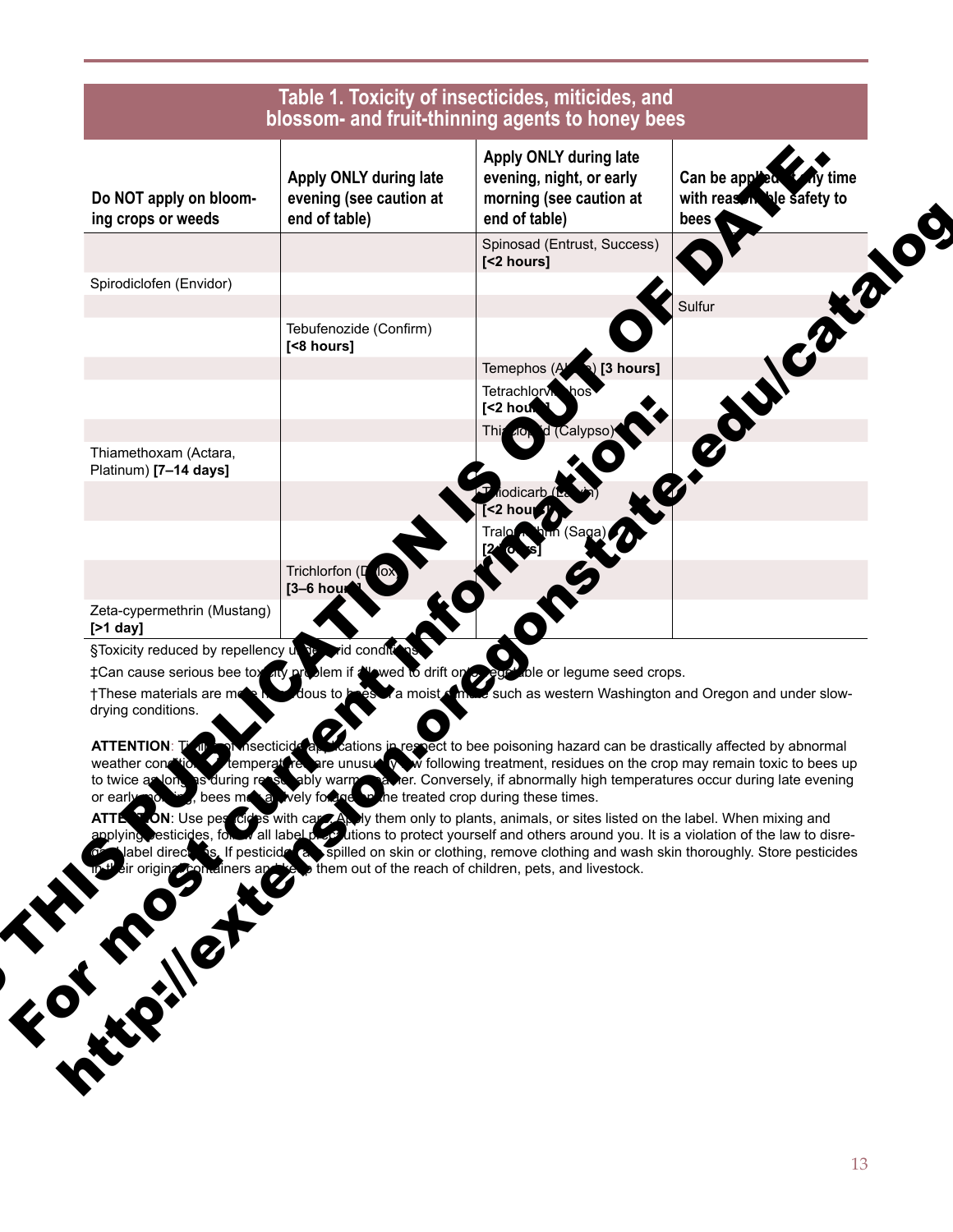| Do NOT apply on blooming<br>crops or weeds                                                                | Apply ONLY during late<br>evening (see caution at<br>end of table)                                         | Apply ONLY during late<br>evening, night, or early<br>morning (see caution at<br>end of table) | Can be applied any time<br>with reason by<br>etv to<br>bees                            |
|-----------------------------------------------------------------------------------------------------------|------------------------------------------------------------------------------------------------------------|------------------------------------------------------------------------------------------------|----------------------------------------------------------------------------------------|
| Abamectin/Avermectin EC<br>(Agri-Mek, Abba), more than<br>0.025 lb ai/acre [>8 hours]                     |                                                                                                            | Abamectin/Avermectin EC<br>(Agri-Mek, Abba), 0.025 lb<br>ai/acre or less [<2 hours]            |                                                                                        |
| Acephate (Orthene)<br>$[>3$ days]                                                                         |                                                                                                            |                                                                                                |                                                                                        |
|                                                                                                           |                                                                                                            |                                                                                                | Aldicarb granular (Temik<br>Not hazardous to bee<br>applied at least 4<br>before bloom |
|                                                                                                           |                                                                                                            | Azadiracht Aza<br>Neemix<br>urs1                                                               |                                                                                        |
| Azinphos-methyl 50W<br>(Guthion) [>3 days]                                                                |                                                                                                            |                                                                                                |                                                                                        |
|                                                                                                           |                                                                                                            |                                                                                                | <b>Bacmus thuringiensis</b>                                                            |
| Bifenthrin (Annex, Brigade,<br>Capture, Discipline, Sniper),<br>more than 0.032 lb ai/acre<br>$[$ >1 day] | Bifenthrin (Annex, Brigado<br>Capture, Discipline, Sniper,<br>$0.032$ lb ai/acre or less $[4-6]$<br>hours] |                                                                                                |                                                                                        |
| Carbaryl WP (Sevin), 1 lb<br>ai/acre [3-7 days]                                                           |                                                                                                            | acre or less<br>ours]                                                                          |                                                                                        |
| Carbofuran F (Furadan)<br>$[7 - 14 + days]$                                                               |                                                                                                            |                                                                                                | Carbofuran granular<br>(Furadan)                                                       |
|                                                                                                           | mapyr [8 Mod                                                                                               |                                                                                                |                                                                                        |
| Chlorpyrifos EC (Lorsban,<br>Nufos, Pilot, Warhawk,<br>Yuma), 1 lb ai/acre<br>[7 days]                    |                                                                                                            |                                                                                                |                                                                                        |
| Cypermethrin (Ap<br>than 0.025 lb a<br>$[$ >3 days $]$                                                    |                                                                                                            | Cypermethrin (Ammo),<br>0.025 lb ai/acre or less<br>[2 hours]                                  |                                                                                        |
| Cyromazir<br>ard)<br>[21]                                                                                 |                                                                                                            |                                                                                                |                                                                                        |
|                                                                                                           | Delta <sub>re</sub><br>hrin (Battalion,<br>8 hours]                                                        |                                                                                                |                                                                                        |
|                                                                                                           |                                                                                                            | Diatomaceous earth (Diatect)<br>[<2 hours]                                                     |                                                                                        |
| Diazinen Days]                                                                                            |                                                                                                            |                                                                                                |                                                                                        |
|                                                                                                           |                                                                                                            |                                                                                                | Dicofol (Kelthane)                                                                     |
| )imethoate.                                                                                               |                                                                                                            |                                                                                                |                                                                                        |
| Di-Syston)<br>Disulfot                                                                                    |                                                                                                            |                                                                                                | Disulfoton granular<br>(Di-Syston)                                                     |
|                                                                                                           |                                                                                                            | Emamectin benzoate<br>(Proclaim) [<2 hours]                                                    |                                                                                        |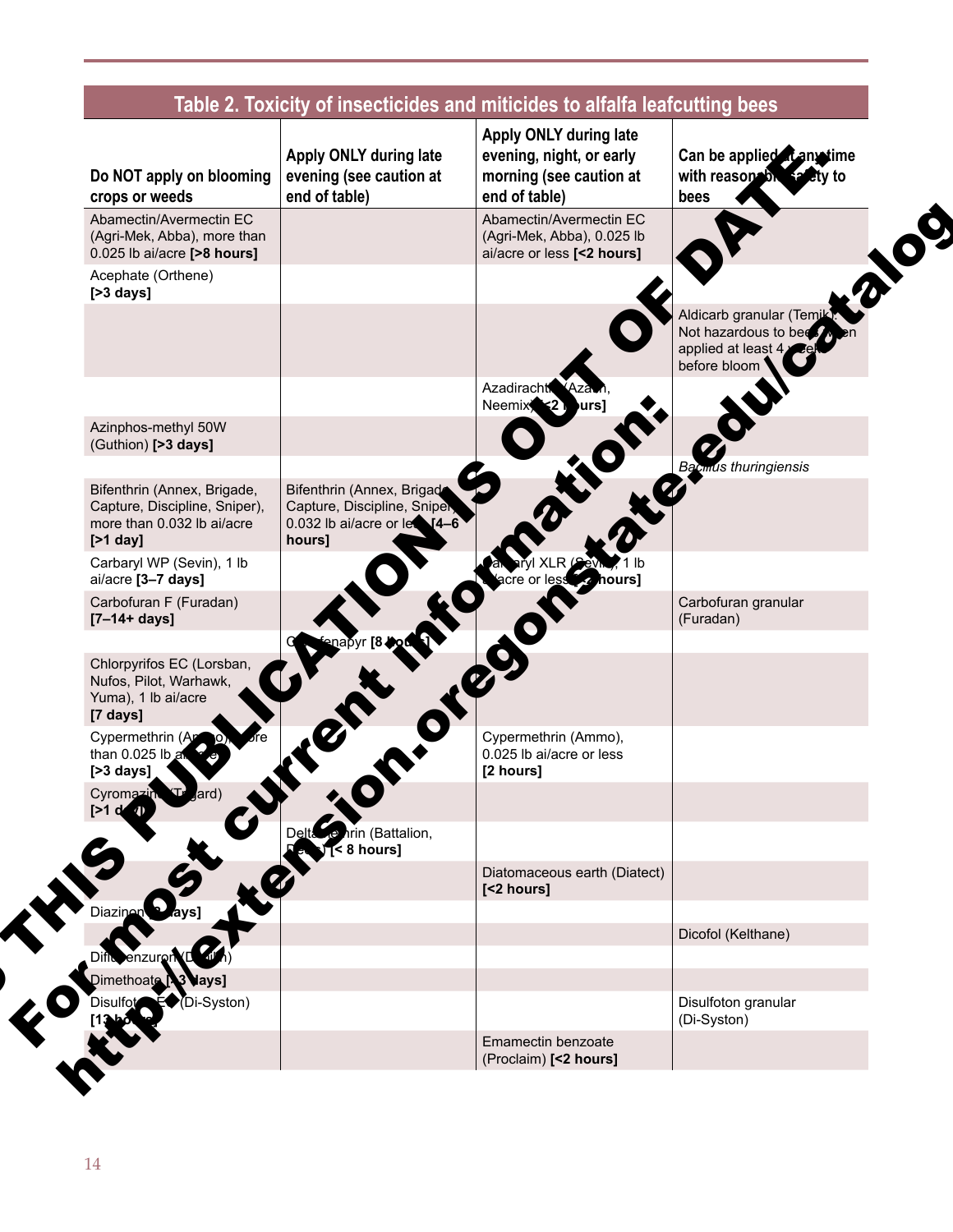| Do NOT apply on blooming<br>crops or weeds                                                           | Apply ONLY during late<br>evening (see caution at<br>end of table)              | Apply ONLY during late<br>evening, night, or early<br>morning (see caution at<br>end of table) | Can be applied Canytime<br>with reasonable<br>bees |
|------------------------------------------------------------------------------------------------------|---------------------------------------------------------------------------------|------------------------------------------------------------------------------------------------|----------------------------------------------------|
| Endosulfan (Thiodan,<br>Thionex), 0.5 lb ai/acre<br>$[1-3 \text{ days}]$                             |                                                                                 |                                                                                                |                                                    |
|                                                                                                      | Esfenvalerate (Asana),<br>0.0375 lb ai/acre or less<br>[8 hours]                |                                                                                                |                                                    |
| Fenpropathrin (Danitol)<br>$[$ >1 day]                                                               |                                                                                 |                                                                                                | $\boldsymbol{c}^{\boldsymbol{\ell}}$               |
| Fenvalerate (Pydrin)<br>[9 hours]                                                                    |                                                                                 |                                                                                                |                                                    |
| Fipronil (Regent) [>1 day]                                                                           |                                                                                 | Flu<br>dlin                                                                                    |                                                    |
| Formetanate HCI (Carzol),<br>0.5 lb ai/acre or more<br>[14 hours]                                    | Formetanate HCI (Carzol),<br>0.25 lb ai/acre or less<br>$[4-12$ hours]          | <b>S. R. R. R. R. R.</b><br>$\overline{2}$                                                     |                                                    |
| Gamma-cyhalothrin (Proaxis)<br>$[$ >1 day]                                                           |                                                                                 |                                                                                                |                                                    |
|                                                                                                      |                                                                                 |                                                                                                |                                                    |
|                                                                                                      | dmire<br>Imidac <sup>t</sup> orid<br>0.05 lb ai<br>Provadi                      |                                                                                                |                                                    |
| Lambda-cyhalothrin (Warrior<br>Taiga Z) [>1 day]                                                     |                                                                                 |                                                                                                |                                                    |
| Malathion EC, 1 lb ai/acre<br>[2.5 days]. Malathic ULV<br>8 fl oz ai/acre or<br>$[5.5 \text{ days}]$ |                                                                                 |                                                                                                |                                                    |
| Methamidoph<br>(Monitor)<br>$[1$ day $]$                                                             |                                                                                 |                                                                                                |                                                    |
| Meth<br>non EC (Supraci<br>: [0.5–3 da\<br>1 lb ai/a                                                 |                                                                                 |                                                                                                |                                                    |
| $0.5$ lb<br>(Lann<br>-15 hours <sup>1</sup><br>or mo $\epsilon$                                      | myl (Lannate), 0.25 lb<br>alvacre or less [<4 hours]                            |                                                                                                |                                                    |
| parathi<br>⊺8 dav                                                                                    |                                                                                 |                                                                                                |                                                    |
| (Dihro<br>/acre I1∙                                                                                  | Naled EC (Dibrom), 0.5 lb<br>ai/acre [12 hours]                                 |                                                                                                |                                                    |
| 1 lb ai/acre<br>amyl (Voda<br>>1 dav                                                                 | Oxamyl (Vydate), 0.5 lb ai/<br>acre or less [3-9 hours]                         |                                                                                                |                                                    |
|                                                                                                      | Oxydemeton-methyl EC<br>(MSR Spray Concentrate),<br>0.5 lb ai/acre [<2-8 hours] | Oxydemeton-methyl EC<br>(MSR Spray Concentrate),<br>0.375 lb ai/acre [<2 hours]                |                                                    |
| ermethrin (Ambush,<br>Pounce), 0.1 lb ai/acre<br>$[0.5 - 3 \text{ days}]$                            |                                                                                 |                                                                                                |                                                    |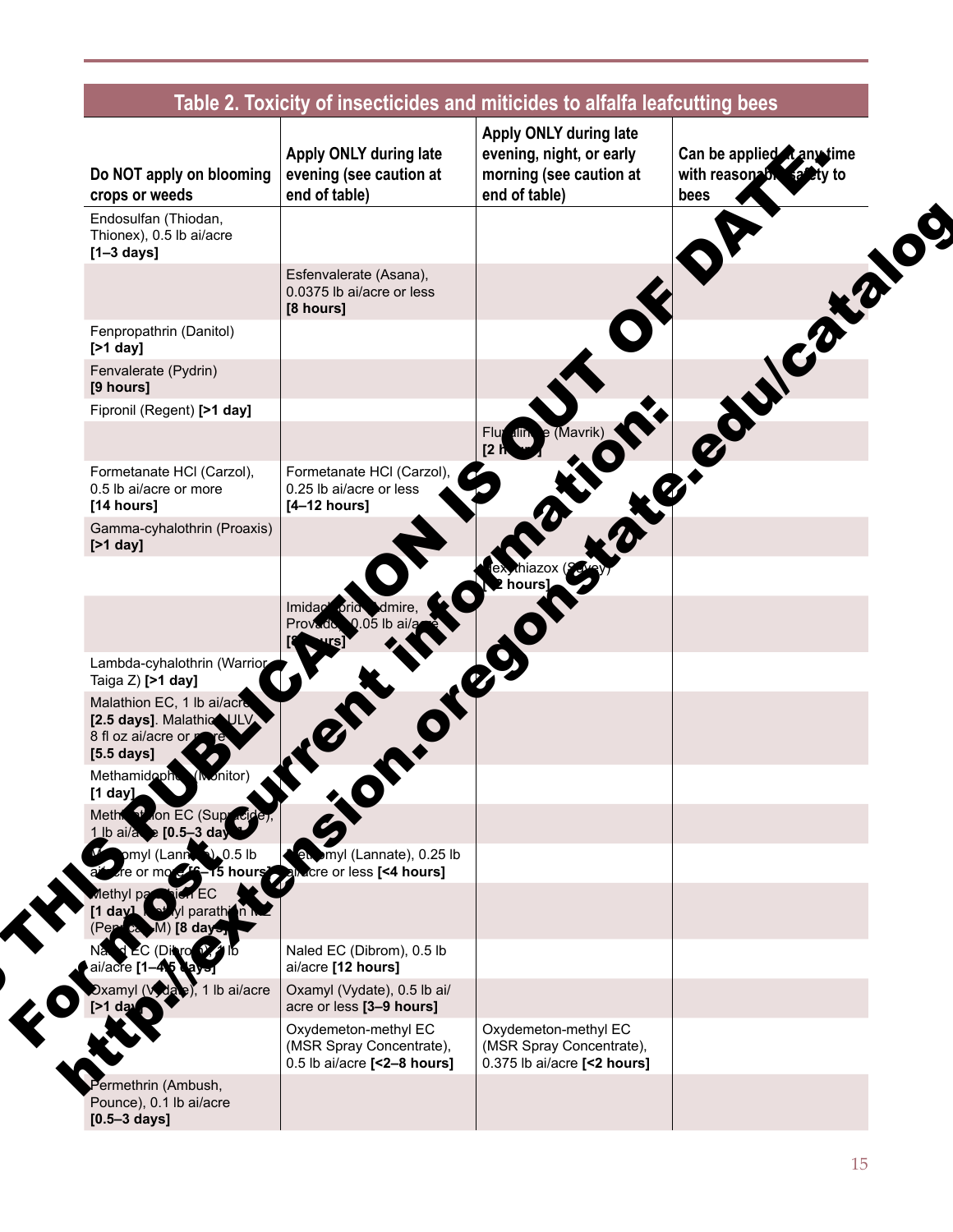| Do NOT apply on blooming<br>crops or weeds                      | Apply ONLY during late<br>evening (see caution at<br>end of table)                                                                             | Apply ONLY during late<br>evening, night, or early<br>morning (see caution at<br>end of table)                                                                                                                                                                                                                                                                                                                                                                                                                                                                                                                                                                                                             | Can be applied A any time<br>with reason <sup>2</sup> b<br>itv to<br>bees |
|-----------------------------------------------------------------|------------------------------------------------------------------------------------------------------------------------------------------------|------------------------------------------------------------------------------------------------------------------------------------------------------------------------------------------------------------------------------------------------------------------------------------------------------------------------------------------------------------------------------------------------------------------------------------------------------------------------------------------------------------------------------------------------------------------------------------------------------------------------------------------------------------------------------------------------------------|---------------------------------------------------------------------------|
|                                                                 |                                                                                                                                                | Phorate (Thimet G)<br>[<2 hours]                                                                                                                                                                                                                                                                                                                                                                                                                                                                                                                                                                                                                                                                           |                                                                           |
| Phosmet (Imidan), 1 lb<br>ai/acre [3-5 days]                    |                                                                                                                                                |                                                                                                                                                                                                                                                                                                                                                                                                                                                                                                                                                                                                                                                                                                            |                                                                           |
|                                                                 |                                                                                                                                                | Pirimicarb (Pirimor)<br>[<2 hours]                                                                                                                                                                                                                                                                                                                                                                                                                                                                                                                                                                                                                                                                         |                                                                           |
| Pirimiphos-methyl EC<br>(Actellic), 0.5 lb ai/acre<br>[9 hours] |                                                                                                                                                |                                                                                                                                                                                                                                                                                                                                                                                                                                                                                                                                                                                                                                                                                                            |                                                                           |
| Propoxur (Baygon) [1 day]                                       |                                                                                                                                                |                                                                                                                                                                                                                                                                                                                                                                                                                                                                                                                                                                                                                                                                                                            | Omite)<br>Propargite<br>Propox<br>mular (Baygon)                          |
|                                                                 |                                                                                                                                                | ne (Fulfil<br>etro                                                                                                                                                                                                                                                                                                                                                                                                                                                                                                                                                                                                                                                                                         |                                                                           |
|                                                                 |                                                                                                                                                |                                                                                                                                                                                                                                                                                                                                                                                                                                                                                                                                                                                                                                                                                                            |                                                                           |
| Pyridaben (Nexter, Pyramite),<br>0.4 lb ai/acre [>8 hours]      | Pyridaben (Nexter, Pyramite<br>$(0.2$ lb ai/acre)                                                                                              |                                                                                                                                                                                                                                                                                                                                                                                                                                                                                                                                                                                                                                                                                                            |                                                                           |
| Spinosad (Entrust, Success)<br>$[$ >1 day]                      |                                                                                                                                                |                                                                                                                                                                                                                                                                                                                                                                                                                                                                                                                                                                                                                                                                                                            |                                                                           |
| Tetrachlorvinphos [1 day]                                       |                                                                                                                                                |                                                                                                                                                                                                                                                                                                                                                                                                                                                                                                                                                                                                                                                                                                            | Sulfur                                                                    |
| Thiodicarb (Larvin), 1 lb<br>ai/acre [>8 hours]                 |                                                                                                                                                | iodicarb (Larvin), 0.5 lb<br>ai/acre [2 hours]                                                                                                                                                                                                                                                                                                                                                                                                                                                                                                                                                                                                                                                             |                                                                           |
|                                                                 |                                                                                                                                                |                                                                                                                                                                                                                                                                                                                                                                                                                                                                                                                                                                                                                                                                                                            |                                                                           |
| Zeta-cypermeth.<br>Istanq<br>$[$ >1 day]                        |                                                                                                                                                |                                                                                                                                                                                                                                                                                                                                                                                                                                                                                                                                                                                                                                                                                                            |                                                                           |
| <b>ATTEN</b><br>gard labe di<br>ainal conta <b>.</b><br>FOREFR  | rly morning ees may activen, brage on the treated crop during these times.<br>and keep them out of the reach of children, pets, and livestock. | ning of insectional expression in respect to bee poisoning hazard can be drastically affected by abnormal<br>weath and ditions. If the ratures are the sually low following treatment, residues on the crop may remain toxic to bees up<br>to twice and as duration of the seasonably of m weather. Conversely, if abnormally high temperature<br>ENTION CO pesticides y a care. Apply them only to plants, animals, or sites listed on the label. When mixing and<br>idency, follower and following to protect yourself and others around you. It is a violation of the law to disre-<br>ections. If beseited are spilled on skin or clothing, remove clothing and wash skin thoroughly. Store pesticides |                                                                           |

ALTENTION:  $\bullet$  pesticides with care. Apply them only to plants, animals, or sites listed on the label. When mixing and applying providers, follow all solel precautions to protect yourself and others around you. It is a violation of the law to disregard label directions. If pesticides are spilled on skin or clothing, remove clothing and wash skin thoroughly. Store pesticides Find the containers is to protect yourself and others around you.<br>
in the containers and keep them out of the reach of children, pets, and livestock. We are the transit of the street of the street of the street of the street of the street of the street of the street of the street of the street of the street of the street of the street of the street of the street of the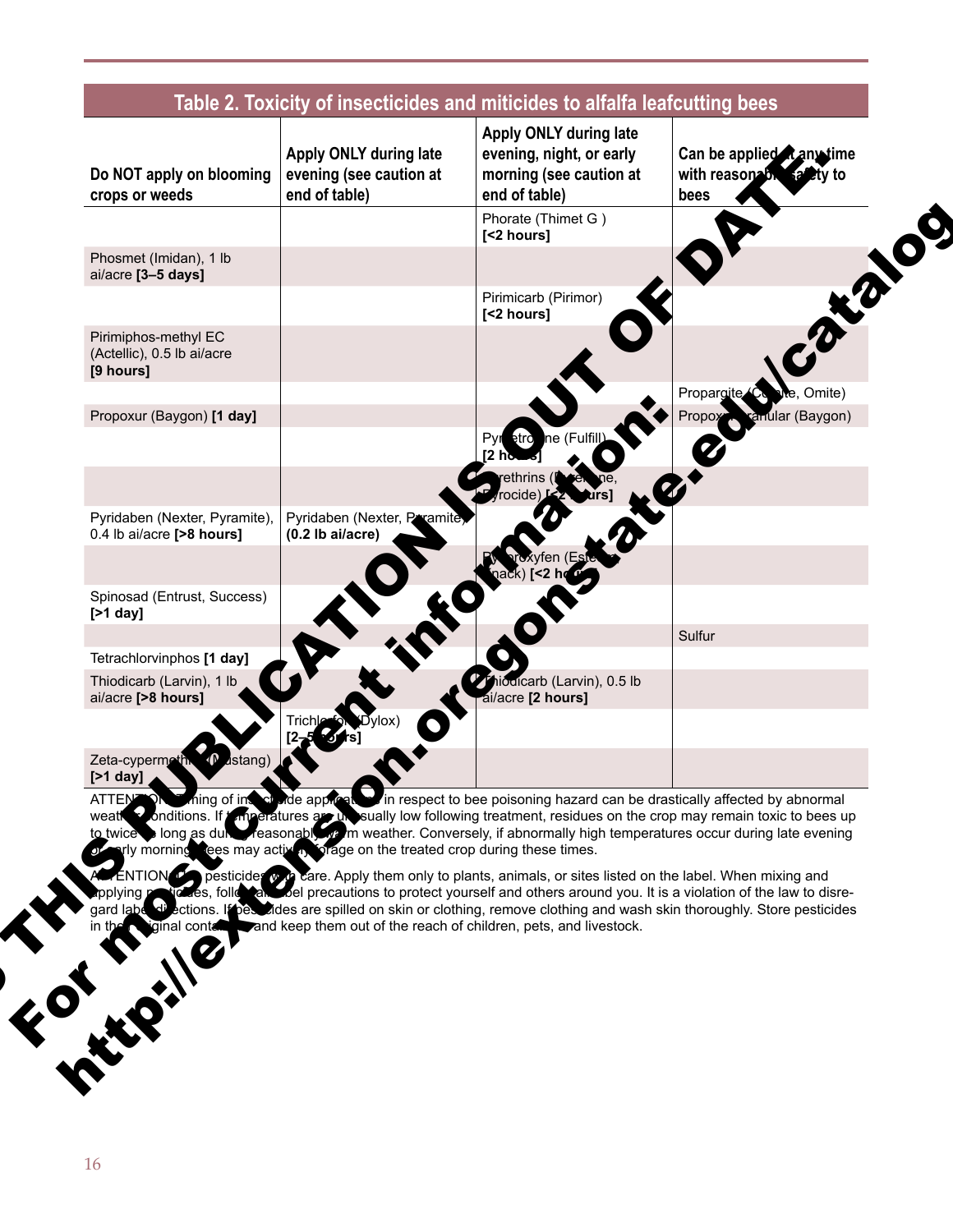| Do NOT apply on blooming<br>crops or weeds                                  | Apply ONLY during late<br>evening (see caution at<br>end of table)                                      | Apply ONLY during late<br>evening, night, or early<br>morning (see caution at<br>end of table) | Can be applied A any time<br>with reason <sup>2</sup> b.<br>ztv to<br>bees             |
|-----------------------------------------------------------------------------|---------------------------------------------------------------------------------------------------------|------------------------------------------------------------------------------------------------|----------------------------------------------------------------------------------------|
|                                                                             |                                                                                                         | Abamectin/Avermectin EC<br>(Agri-Mek, Epi-Mek)<br>[<2 hours]                                   |                                                                                        |
| Acephate (Orthene)<br>$[>3$ days]                                           |                                                                                                         |                                                                                                |                                                                                        |
|                                                                             |                                                                                                         |                                                                                                | Aldicarb granular (Temik<br>Not hazardous to bee<br>applied at least 4<br>before bloom |
|                                                                             |                                                                                                         | Azadiracht<br>Neemix)<br>urs]                                                                  |                                                                                        |
| Azinphos-methyl WP<br>(Guthion) [3 days]                                    |                                                                                                         |                                                                                                |                                                                                        |
|                                                                             | Bifenthrin (Annex, Brigade<br>Capture, Discipline, Sniper<br>0.032 lb ai/acre or $le$ $[4-6]$<br>hours] | <b>PROPERTY OF</b>                                                                             | <b>Bachus</b> thuringiensis                                                            |
| Carbaryl WP (Sevin), 1 lb<br>ai/acre) [3-7 days]                            |                                                                                                         |                                                                                                |                                                                                        |
| Carbofuran F (Furadan)<br>$[7-14 \text{ days}]$                             | napyr <b>[4 bot</b>                                                                                     |                                                                                                | Carbofuran granular<br>(Furadan)                                                       |
| Chlorpyrifos EC (Dursban,<br>Lorsban, Nufos, Pilot)<br>$[3-6 \text{ days}]$ |                                                                                                         |                                                                                                |                                                                                        |
| Cyromazine (Trigard <sup>3</sup> 11 day                                     | า (Battaliง                                                                                             |                                                                                                |                                                                                        |
|                                                                             | $\ddot{\circ}^\circ$                                                                                    | Diatomaceous earth (Diatect)<br>[<2 hours]                                                     |                                                                                        |
| ÉC, 1 lb ai/a e<br>Diazin<br>day                                            |                                                                                                         |                                                                                                |                                                                                        |
| 5 lb ailed<br><b>Imethoate</b>                                              |                                                                                                         |                                                                                                | Dicofol (Kelthane)                                                                     |
|                                                                             |                                                                                                         | Disulfoton EC (Di-Syston),                                                                     | Disulfoton granular                                                                    |
|                                                                             |                                                                                                         | 1 lb ai/acre [3 hours]<br>Emamectin benzoate                                                   | (Di-Syston)                                                                            |
|                                                                             |                                                                                                         | (Proclaim) [<2 hours]                                                                          |                                                                                        |
| Miodan,<br>Endosulari<br>5 lb ai/acre                                       | Endosulfan (Thiodan,<br>Thionex), 1 lb ai/acre or less<br>[8 hours]                                     |                                                                                                |                                                                                        |
|                                                                             | Esfenvalerate (Asana),<br>0.0375 lb ai/acre or less<br>[8 hours]                                        |                                                                                                |                                                                                        |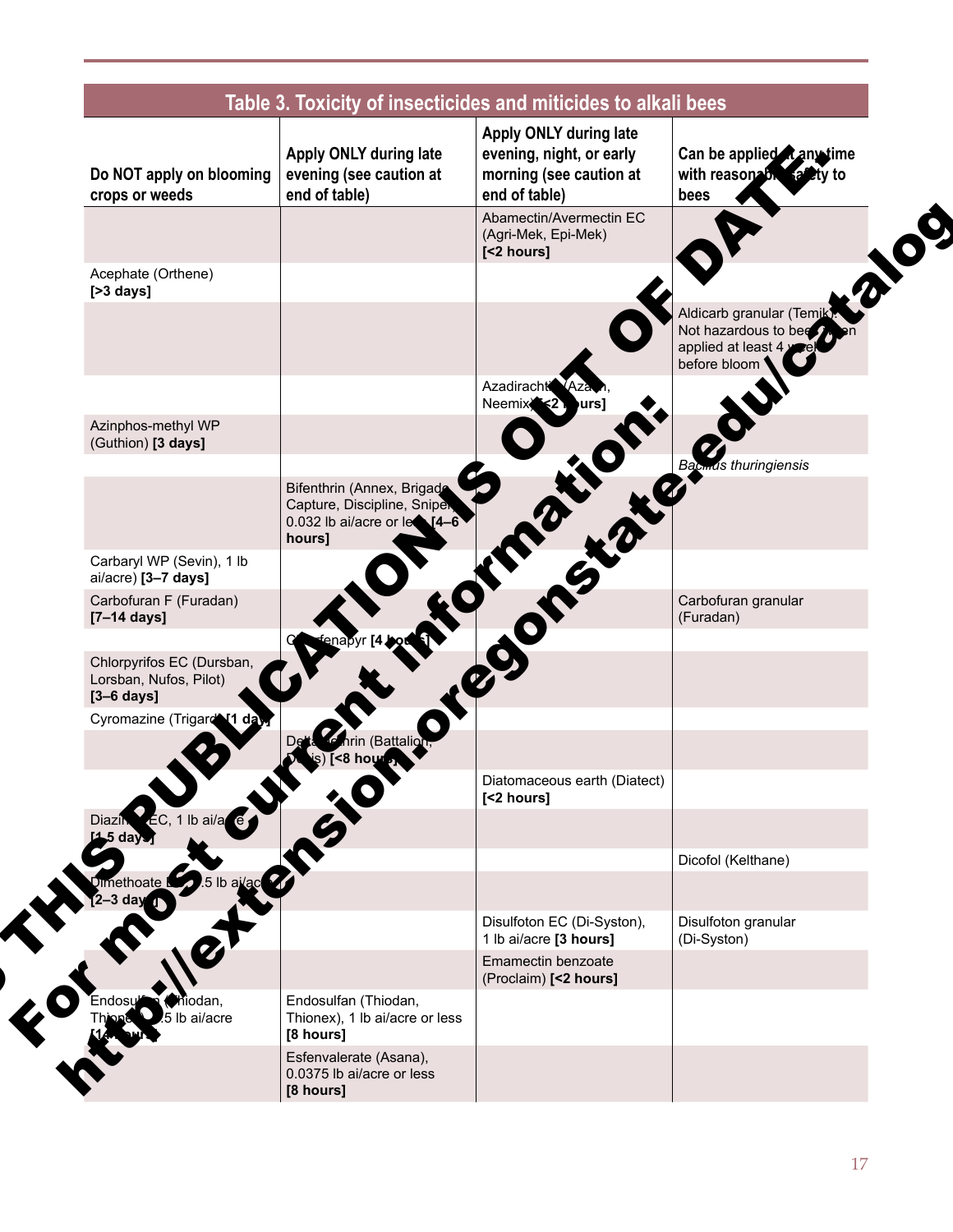| Do NOT apply on blooming<br>crops or weeds                                 | Apply ONLY during late<br>evening (see caution at<br>end of table) | Apply ONLY during late<br>evening, night, or early<br>morning (see caution at<br>end of table) | Can be applied Canytime<br>with reasonable<br>tv to<br>bees |
|----------------------------------------------------------------------------|--------------------------------------------------------------------|------------------------------------------------------------------------------------------------|-------------------------------------------------------------|
| Fenpropathrin (Danitol)<br>[ $>1$ day]                                     |                                                                    |                                                                                                |                                                             |
| Fenvalerate (Pydrin), more<br>than 0.1 lb ai/acre [1 day]                  | Fenvalerate (Pydrin), 0.1 lb<br>ai/acre or less [8 hours]          |                                                                                                |                                                             |
|                                                                            |                                                                    | Fipronil (Regent), 0.2 lb<br>ai/acre or less                                                   |                                                             |
|                                                                            | Fluvalinate (Mavrik), 0.2 lb<br>ai/acre [9 hours]                  |                                                                                                | $\boldsymbol{c}^{\boldsymbol{\ell}}$                        |
|                                                                            | Formetanate HCI (Carzol),<br>1 lb ai/acre or more<br>[9 hours]     | Formetanate 10<br>Carzol),<br>0.5 lb ai/ach<br>r less<br>[3 hours                              |                                                             |
|                                                                            |                                                                    | this ox (Onager,<br>Hex                                                                        | ed                                                          |
|                                                                            |                                                                    | acloprid.<br>ai/acre or                                                                        |                                                             |
| Malathion EC [1.5 days].<br>Malathion ULV [7 days].<br><b>Malathion WP</b> |                                                                    |                                                                                                |                                                             |
| Methamidophos (Monitor),<br>1 lb ai/acre [1-5 days]                        |                                                                    |                                                                                                |                                                             |
| Methidathion EC (Supracide),<br>1 lb ai/acre [0.5-2.5 days]                |                                                                    |                                                                                                |                                                             |
| Methomyl (Lannate), 0.5 lb<br>ai/acre or more [>1 day]                     | omyl (Lannate, 0.5 lb<br>acre [5-8 surs]                           | hyl (Lannate), 0.25 lb<br>a acre or less [2 hours]                                             |                                                             |
| Methyl parathion EC<br>[21 hours]. Methyl prathion<br>ME (Penncap-M)       |                                                                    |                                                                                                |                                                             |
| Naled EC (Dihro,<br>ai/acre [1-2 da                                        | EC (Dibron,<br>$0.5$ lb<br>acre <b>[&gt;2 b</b>                    |                                                                                                |                                                             |
| Oxamy<br>1 lb ai/ $a$<br>[2 <sub>d</sub> ]                                 | $(e)$ , 0.5 lb<br>Oxamvr.<br>ai/acroom<br>ss [9 hours]             |                                                                                                |                                                             |
|                                                                            |                                                                    | Oxydemeton-methyl EC<br>(MSR spray concentrate)<br>[<2 hours]                                  |                                                             |
| Ambush<br>b ai/acre                                                        |                                                                    |                                                                                                |                                                             |
|                                                                            |                                                                    | Phorate granular (Thimet)<br>[<2 hours]                                                        |                                                             |
| hosmet (midun), 1 lb<br>days]<br>ai/acress                                 | Phosmet (Imidan), 0.5 lb<br>ai/acre or less [12 hours]             |                                                                                                |                                                             |
|                                                                            |                                                                    | Pirimicarb (Pirimor)<br>[<2 hours]                                                             |                                                             |
|                                                                            |                                                                    |                                                                                                | Propargite (Comite, Omite)                                  |
| Propoxur (Baygon) [1 day]                                                  |                                                                    |                                                                                                | Propoxur granular (Baygon)                                  |
|                                                                            |                                                                    | Pymetrozine (Fulfill)<br>[<2 hours]                                                            |                                                             |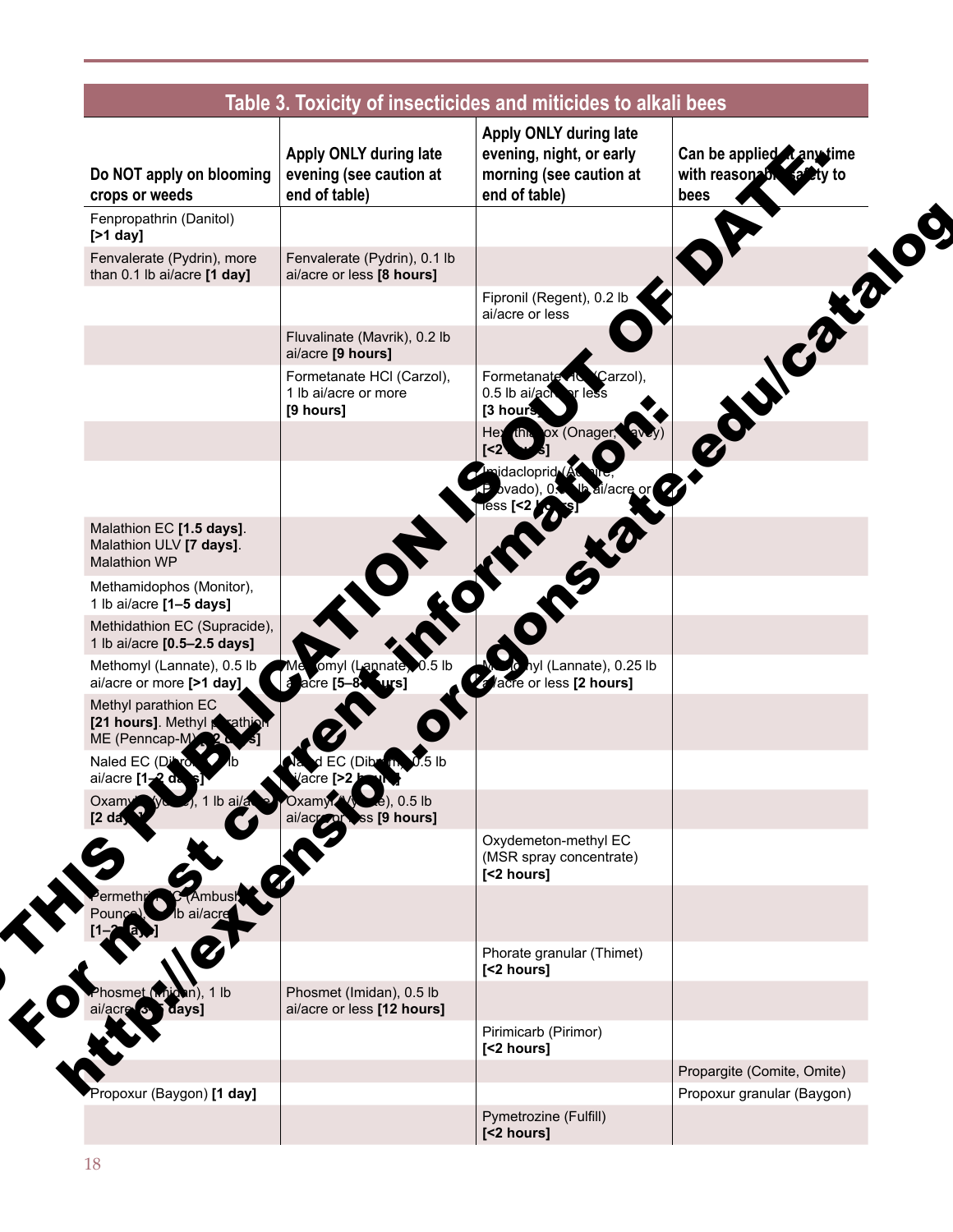| Pyrethrins (Pyrenone,<br>Pyrocide) [<2 hours]<br>Pyridaben (Nexter, Pyramite),<br>Pyridaben (Nexter, Pyramite),<br>0.4 lb ai/acre [>8 hours]<br>0.2 lb ai/acre [> 2 hours]<br>Pyriproxyfen (Esteem,<br>Knack) [<2 hours]<br>Spinosad (Entrust, S<br>Thiodicarb (Larm), 0.5 lb<br>Thiodicarb (Larvin), 1 lb<br>ai/acre [>8 hours]<br>ai/acre [2 hours<br>Tralomethrin (Saga)<br>[<8 hours]<br>Trichlorfon (Dylox)<br>$[6-14 hours]$<br>Zeta-cypermethrin (Mustang)<br>$[$ >1 day]<br>ATTENTION: Timing of insecticide applications in respect to be poisoning the zard car be eastically affected by abnormal weather conditions. If temperatures are unusually law lowing treating the residues of a crop may rema<br>to twice as long as during reasonably warm weath. Conversely, a pormally her temperatures occur during late evening<br>or early morning, bees may actively forage or the reated crope tring these time<br>ATTENTION: Use pesticides with care. Ab, which only to a s, animals stres listed on the label. When mixing and<br>applying pesticides, follow all label provided by to protect conself and other a around you. It is a violation of the law to disre-<br>gard label directions. If pesticides are spend on skin sidening, rem @ lothing and wash skin thoroughly. Store pesticides<br>ach of childs bets, and livestock.<br>in their original containers and ke<br>em out of <i>the</i><br>J. Cr<br>TFOT MOST CUT<br>Initially retained | Do NOT apply on blooming<br>crops or weeds | Apply ONLY during late<br>evening (see caution at<br>end of table) | Apply ONLY during late<br>evening, night, or early<br>morning (see caution at<br>end of table) | Can be applied Canytime<br>with reasonable<br>bees |
|-------------------------------------------------------------------------------------------------------------------------------------------------------------------------------------------------------------------------------------------------------------------------------------------------------------------------------------------------------------------------------------------------------------------------------------------------------------------------------------------------------------------------------------------------------------------------------------------------------------------------------------------------------------------------------------------------------------------------------------------------------------------------------------------------------------------------------------------------------------------------------------------------------------------------------------------------------------------------------------------------------------------------------------------------------------------------------------------------------------------------------------------------------------------------------------------------------------------------------------------------------------------------------------------------------------------------------------------------------------------------------------------------------------------------------------------------------------------------|--------------------------------------------|--------------------------------------------------------------------|------------------------------------------------------------------------------------------------|----------------------------------------------------|
|                                                                                                                                                                                                                                                                                                                                                                                                                                                                                                                                                                                                                                                                                                                                                                                                                                                                                                                                                                                                                                                                                                                                                                                                                                                                                                                                                                                                                                                                         |                                            |                                                                    |                                                                                                |                                                    |
|                                                                                                                                                                                                                                                                                                                                                                                                                                                                                                                                                                                                                                                                                                                                                                                                                                                                                                                                                                                                                                                                                                                                                                                                                                                                                                                                                                                                                                                                         |                                            |                                                                    |                                                                                                |                                                    |
|                                                                                                                                                                                                                                                                                                                                                                                                                                                                                                                                                                                                                                                                                                                                                                                                                                                                                                                                                                                                                                                                                                                                                                                                                                                                                                                                                                                                                                                                         |                                            |                                                                    |                                                                                                |                                                    |
|                                                                                                                                                                                                                                                                                                                                                                                                                                                                                                                                                                                                                                                                                                                                                                                                                                                                                                                                                                                                                                                                                                                                                                                                                                                                                                                                                                                                                                                                         |                                            |                                                                    |                                                                                                |                                                    |
|                                                                                                                                                                                                                                                                                                                                                                                                                                                                                                                                                                                                                                                                                                                                                                                                                                                                                                                                                                                                                                                                                                                                                                                                                                                                                                                                                                                                                                                                         |                                            |                                                                    |                                                                                                |                                                    |
|                                                                                                                                                                                                                                                                                                                                                                                                                                                                                                                                                                                                                                                                                                                                                                                                                                                                                                                                                                                                                                                                                                                                                                                                                                                                                                                                                                                                                                                                         |                                            |                                                                    |                                                                                                |                                                    |
|                                                                                                                                                                                                                                                                                                                                                                                                                                                                                                                                                                                                                                                                                                                                                                                                                                                                                                                                                                                                                                                                                                                                                                                                                                                                                                                                                                                                                                                                         |                                            |                                                                    |                                                                                                |                                                    |
|                                                                                                                                                                                                                                                                                                                                                                                                                                                                                                                                                                                                                                                                                                                                                                                                                                                                                                                                                                                                                                                                                                                                                                                                                                                                                                                                                                                                                                                                         |                                            |                                                                    |                                                                                                |                                                    |
|                                                                                                                                                                                                                                                                                                                                                                                                                                                                                                                                                                                                                                                                                                                                                                                                                                                                                                                                                                                                                                                                                                                                                                                                                                                                                                                                                                                                                                                                         |                                            |                                                                    |                                                                                                |                                                    |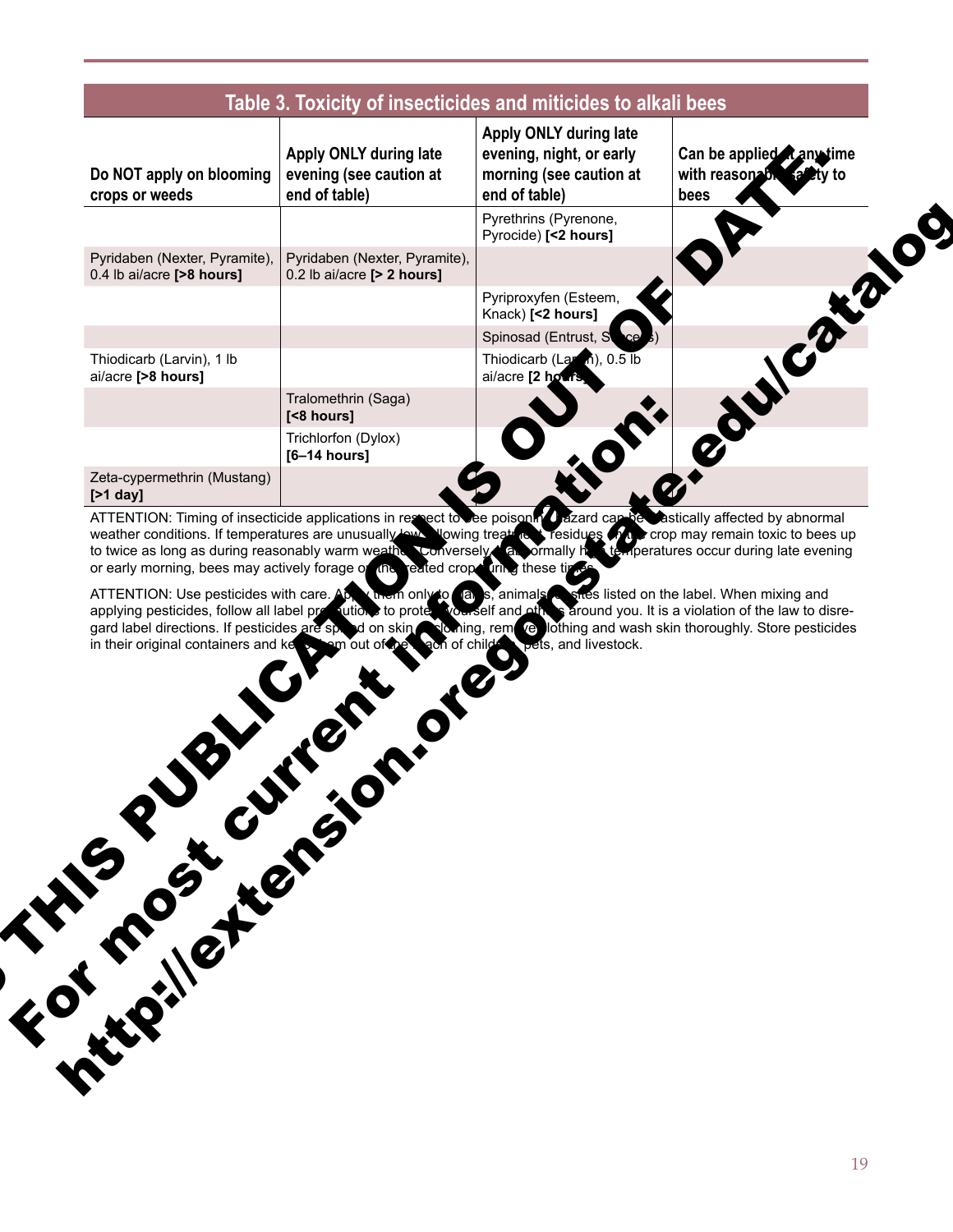| Do NOT apply on blooming<br>crops or weeds                  | Apply ONLY during late<br>evening (see caution at<br>end of table) | Apply ONLY during late<br>evening, night, or early<br>morning (see caution at<br>end of table) | Can be applied Canytime<br>with reasonable<br>a≝tv to<br>bees |
|-------------------------------------------------------------|--------------------------------------------------------------------|------------------------------------------------------------------------------------------------|---------------------------------------------------------------|
| Acephate (Orthene)                                          |                                                                    |                                                                                                |                                                               |
| Azinphos-methyl (Guthion)                                   |                                                                    |                                                                                                |                                                               |
|                                                             |                                                                    |                                                                                                | s thuringiensis                                               |
|                                                             |                                                                    |                                                                                                | Bifenazate (Acramite)                                         |
| Bifenthrin (Annex, Brigade,<br>Capture, Discipline, Sniper) |                                                                    |                                                                                                |                                                               |
| Carbaryl (Sevin)                                            |                                                                    |                                                                                                |                                                               |
| Carbofuran F (Furadan)                                      |                                                                    |                                                                                                | Carbofuran gra<br>(Furadan)                                   |
| Chlorpyrifos (Lorsban)                                      |                                                                    |                                                                                                |                                                               |
| Cypermethrin (Ammo)                                         |                                                                    |                                                                                                |                                                               |
| Diazinon                                                    |                                                                    |                                                                                                |                                                               |
|                                                             |                                                                    |                                                                                                | Diofol (Kelthane)                                             |
| Dimethoate                                                  |                                                                    |                                                                                                |                                                               |
|                                                             |                                                                    |                                                                                                | Disulfoton granular<br>(Di-Syston)                            |
|                                                             | Fenoxycarb (                                                       |                                                                                                |                                                               |
|                                                             |                                                                    | Carzol)<br>rmetanat                                                                            |                                                               |
| Imidacloprid (Admire,<br>Provado)                           |                                                                    |                                                                                                |                                                               |
| Lambda-cyhalothrin (Taiga Z,<br>Warrior)                    |                                                                    |                                                                                                |                                                               |
| <b>Malathion ULV</b>                                        | athion E                                                           |                                                                                                |                                                               |
| Methidathion (Supracide)                                    |                                                                    |                                                                                                |                                                               |
|                                                             |                                                                    | Methomyl (Lannate)                                                                             |                                                               |
| Methyl parathic<br>(Penncap-M)                              |                                                                    |                                                                                                |                                                               |
|                                                             | $\overline{\text{ub}}$ $\text{om}$<br>aled <b>DC</b>               |                                                                                                |                                                               |
|                                                             |                                                                    | Oxydemeton methyl (MSR<br>spray concentrate)<br>[<2 hours]                                     |                                                               |
|                                                             |                                                                    |                                                                                                |                                                               |
|                                                             |                                                                    | Pirimicarb (Pirimor)                                                                           |                                                               |
|                                                             |                                                                    | Potassium salts of fatty                                                                       |                                                               |
|                                                             |                                                                    | acids/soap (M-Pede)                                                                            |                                                               |
|                                                             |                                                                    |                                                                                                | Propargite (Comite, Omite)                                    |
|                                                             |                                                                    |                                                                                                | Propoxur granular (Baygon)                                    |
|                                                             |                                                                    | Pymetrozine (Fulfill)                                                                          |                                                               |
|                                                             | Spinosad (Entrust, Success)                                        |                                                                                                |                                                               |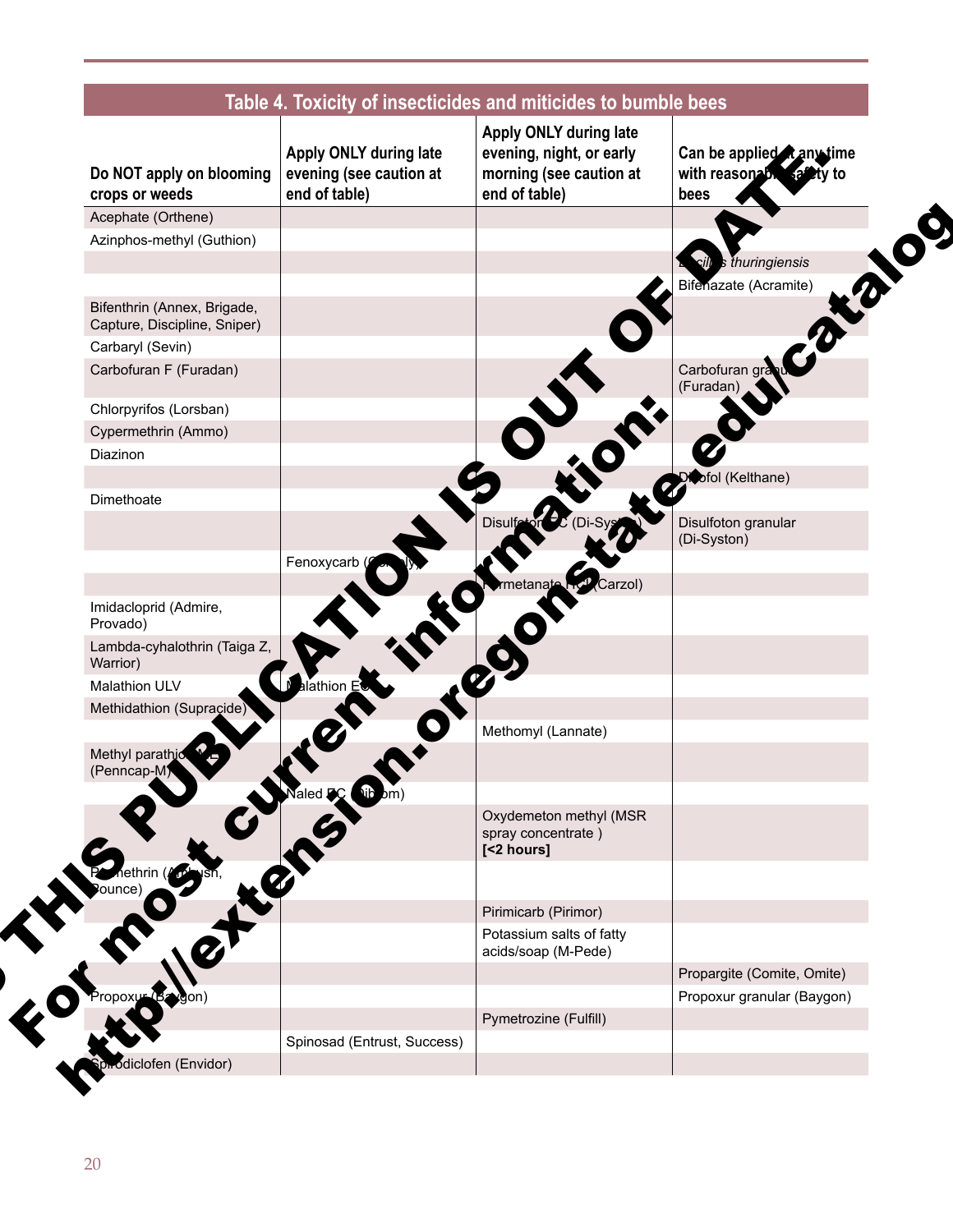|  | Table 4. Toxicity of insecticides and miticides to bumble bees |  |  |  |
|--|----------------------------------------------------------------|--|--|--|
|--|----------------------------------------------------------------|--|--|--|

| Do NOT apply on blooming evening | ∣ Αμμιγ ∪ι    |
|----------------------------------|---------------|
| crops or weeds                   | $ $ end of ta |
|                                  |               |

**Apply ONLY during late see caution at** ble)

**Apply ONLY during late evening, night, or early morning (see caution at end of table)**

Can be applied **any time** with reasonable safety to **bees**

Thiamethoxam (Actara, Platinum)

Trichlorfon (Dylox)

ATTENTION: Timing of insecticide applications in respect to bee poisoning hazard can be deastically affected by abnormal weather conditions. If temperatures are unusually low following treatment, residues on the supply may remain toxic to bees up to twice as long as during reasonably warm weather. Conversely, if abnormally high temperatures occur during late eventing or early morning, bees may actively forage on the treated crop during these times. O THIS PUBLICATION IS NOT THE R. P. 10 M. 2016 http://extension.org/catalogue.edu/catalogue.edu/catalogue.edu/catalogue.edu/catalogue.edu/catalogue.edu/catalogue.edu/catalogue.edu/catalogue.edu/catalogue.edu/catalogue.edu/catalogue.edu/catalogue.edu/catalogue.edu/catal

ATTENTION: Use pesticides with care. Apply them only to plants, animals, or sites listed on the label. When mixing and applying pesticides, follow all label precautions to protect yourself and others are and you. It is a violation of the law to disregard label directions. If pesticides are spilled on skin or clothing, remove clothing and wash skin thoroughly. Store pesticides in their original containers and keep them out of the reach of children,  $p \rightarrow a$  is livestock. For most current information:<br>For most current information: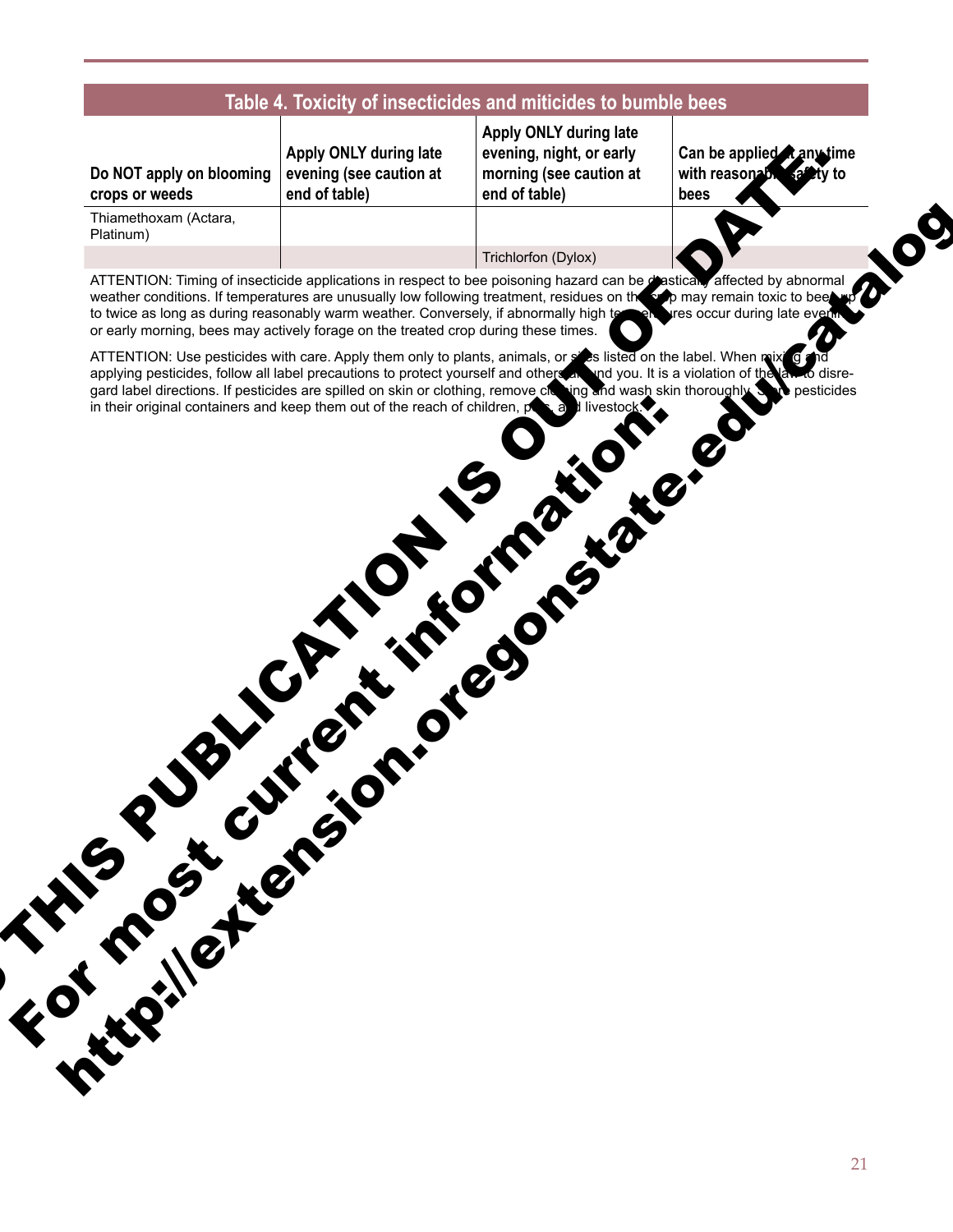# **Table 5. Trade names of commonly used PNW pesticides and their active ingredients\***

| <b>Trade name</b>    | <b>Active ingredient</b>         | <b>Trade name</b> | Active ingredient                       |
|----------------------|----------------------------------|-------------------|-----------------------------------------|
| Abate                | temephos                         | Cyd-X             | Cydia pomo                              |
| Abba                 | avermectin                       |                   | granulosi                               |
| Acramite             | bifenazate                       | Cygon             | dimethoate                              |
| Actara               | thiamethoxam                     | Danitol           | fenph <sub>o</sub><br>$. \overline{AB}$ |
| Actellic             | pirimiphos-methyl                | Decis             | methrin<br><b>ان)</b>                   |
| Admire               | imidacloprid                     | Deliver, Di Beta  | allus thuringiensis                     |
| Agri-Mek             | avermectin                       | Diatect           | diatomaceous earth                      |
| Allpro Diazinon      | diazinon                         | Dibrom            | naled                                   |
| Ambush               | permethrin                       | Digon             | dimethoate                              |
| Ammo                 | cypermethrin                     | Dimate            | dimethoate                              |
| Annex                | bifenthrin                       | <b>Dimilin</b>    | diflubenzun                             |
| Applaud              | buprofezin                       | Dipe              | Bacillo<br>mgiensis<br>the              |
| Apollo               | clofentezene                     | ≱line.<br>ДG.     |                                         |
| Arctic               | permethrin                       | syston            | oton                                    |
| Asana                | esfenvalerate                    | Dursba            | Morpyrifos                              |
| Assail               | acetamiprid                      | Dvlox             | trichlorfon                             |
| Avaunt               | indoxacarb                       |                   | spinosad                                |
| Azatin               | azadirachtin                     |                   | spirodiclofen                           |
| Bactospeine          | <b>Bacillus thuring</b><br>nsl   |                   | avermectin                              |
| Bactur               | <b>Bacillus thryth</b><br>iensis | Erase             | chlorpyrifos                            |
| <b>Bakthane</b>      | ingiénsis<br><b>Bacillus</b>     |                   | pyriproxyfen                            |
| <b>Battalion</b>     | delt                             |                   | ethephon                                |
| Baygon               |                                  | fare              | bifenthrin                              |
| Baythroid            | :hrin                            | Ficam             | bendiocarb                              |
| <b>Beleaf</b>        | flonicamid                       | Foil              | <b>Bacillus thuringiensis</b>           |
| <b>Bifenture</b>     | bifenth<br>P.                    | Fujimite          | fenpyroximate                           |
| <b>Brigade</b>       |                                  | Fulfill           | pymetrozine                             |
| Bug Time             |                                  | Furadan           | carbofuran                              |
| Calyps               | acloprid                         | Garlic Barrier    | garlic                                  |
| Captur               | bifenth                          | Govern            | chlorpyrifos                            |
| Amovirusine          | monella                          | Guthion           | azinphos-methyl                         |
|                      | Jsis                             | Hot Pepper Wax    | capsaicin                               |
| ārzol                | or hetanate HCI                  | Imidan            | phosmet                                 |
| Cekubad na<br>Certan | Bacillus thuringiensis           | Intrepid          | methoxyfenozide                         |
| Cer                  | buprofezin                       | Javelin           | <b>Bacillus thuringiensis</b>           |
|                      | clothianidin                     | Kanemite          | acequinocyl                             |
| Comite               | propargite                       | Kelthane          | dicofol                                 |
| Comply               | fenoxycarb                       | Knack             | pyriproxifen                            |
|                      | tebufenozide                     | Kryocide          | cryolite                                |
|                      |                                  | Kumulus           | sulfur                                  |

\*This table lists only the most common trade names; these active ingredients also are used in products with other trade names not listed here. The Oregon State University Extension Service, University of Idaho Extension, and Washington State University Extension neither endorse these products nor intend to discriminate against products not mentioned.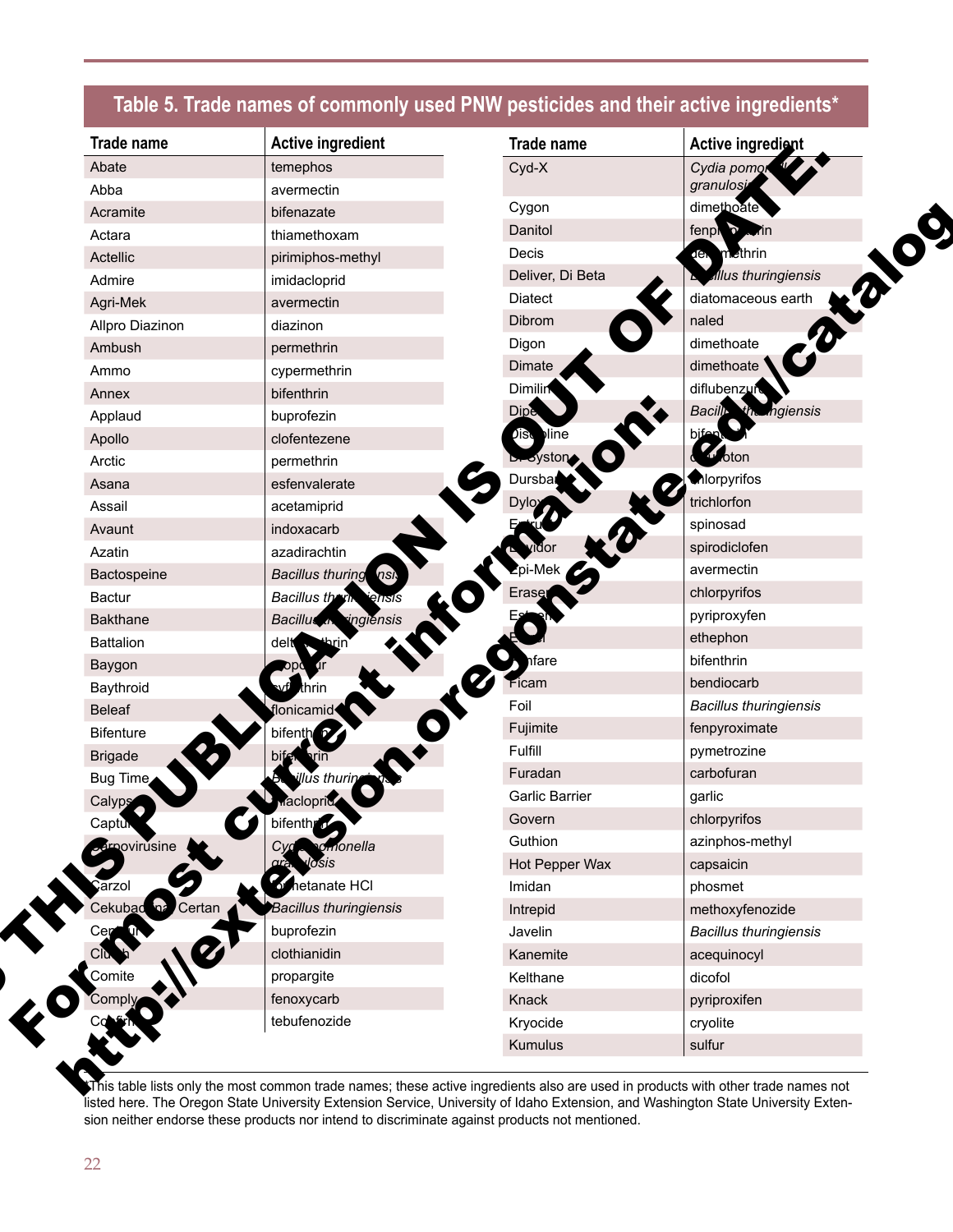# **Table 5. Trade names of commonly used PNW pesticides and their active ingredients\***

| Trade name                   | <b>Active ingredient</b> | Trade name           | Active ingredient                |
|------------------------------|--------------------------|----------------------|----------------------------------|
| Lannate                      | methomyl                 | Pyrenone             | pyrethrins                       |
| Larvin                       | thiodicarb               | Pyrethrum            | pyrethri                         |
| Lorsban                      | chlorpyrifos             | Pyrocide             | pyrethrin                        |
| Mavrik                       | fluvalinate              | Regent               | Æ<br>finro                       |
| Mesurol                      | methiocarb               | Rimon                | $\overline{10}$<br><b>ildron</b> |
| Microthiol                   | sulfur                   | Saga                 | <b>Malomethrin</b>               |
| Mitac                        | amitraz                  | Savey                | ro<br>hexythiazox                |
| Mocap                        | ethoprop                 | Sevin                | carbaryl                         |
| Monitor                      | methamidophos            | Sniper               | bifenthrin                       |
| M-Pede                       | potassium laurate        | Sok-Bt               | <b>Bacillus</b> thu              |
| <b>MSR Spray Concentrate</b> | oxydemeton-methyl        | Succe.               | spinosa                          |
| Mustang                      | zeta-cypermethrin        | வர்                  | lime                             |
| Naturalis-L                  | Beauveria bassianna      | Su acide             | thion                            |
| Neem oil                     | azadirachtin             | Surround             | Ain clay                         |
| Neemix                       | azadirachtin             | Taiga                | lambda-cyhalothrin               |
| Nexter                       | pyridaben                |                      | bifenthrin                       |
| <b>Nufos</b>                 | chlorpyrifos             |                      | aldicarb                         |
| Omite                        | propargite               |                      | phorate                          |
| Onager                       | hexythiazox              | Thiodan <sup>2</sup> | endosulfan                       |
| Orthene                      | acephate                 |                      | endosulfan                       |
| Pact                         | thianitri                |                      | cyromazine                       |
| Penncap-M                    | arathion M<br>met        |                      | bifenthrin                       |
| Perm-Up                      | diin.                    | rcam                 | bendiocarb                       |
| Pilot 4E                     | hle pyrifos              | Vapona               | DDVP/dichlorvos                  |
| Pirimor                      | pirimicarb               | Vendex               | fenbutatin-oxide                 |
| Platinum<br>Pounce           | thiamet<br>OF<br>thm     | Virosoft             | Cydia pomonella<br>granulosis    |
| Proaxis                      | na-cyhalotl              | Vydate               | oxamyl                           |
| Proclair                     | amecti∤                  | Warhawk              | chlorpyrifos                     |
| Prova                        | imidacle <i>file</i>     | Warrior              | lambda-cyhalothrin               |
| vamite                       |                          | Waylay               | permethrin                       |
|                              | rate                     | Yuma                 | chlorpyrifos                     |
| <b>yrellin</b>               | ethrins, rotenone        | Zeal                 | etoxazole                        |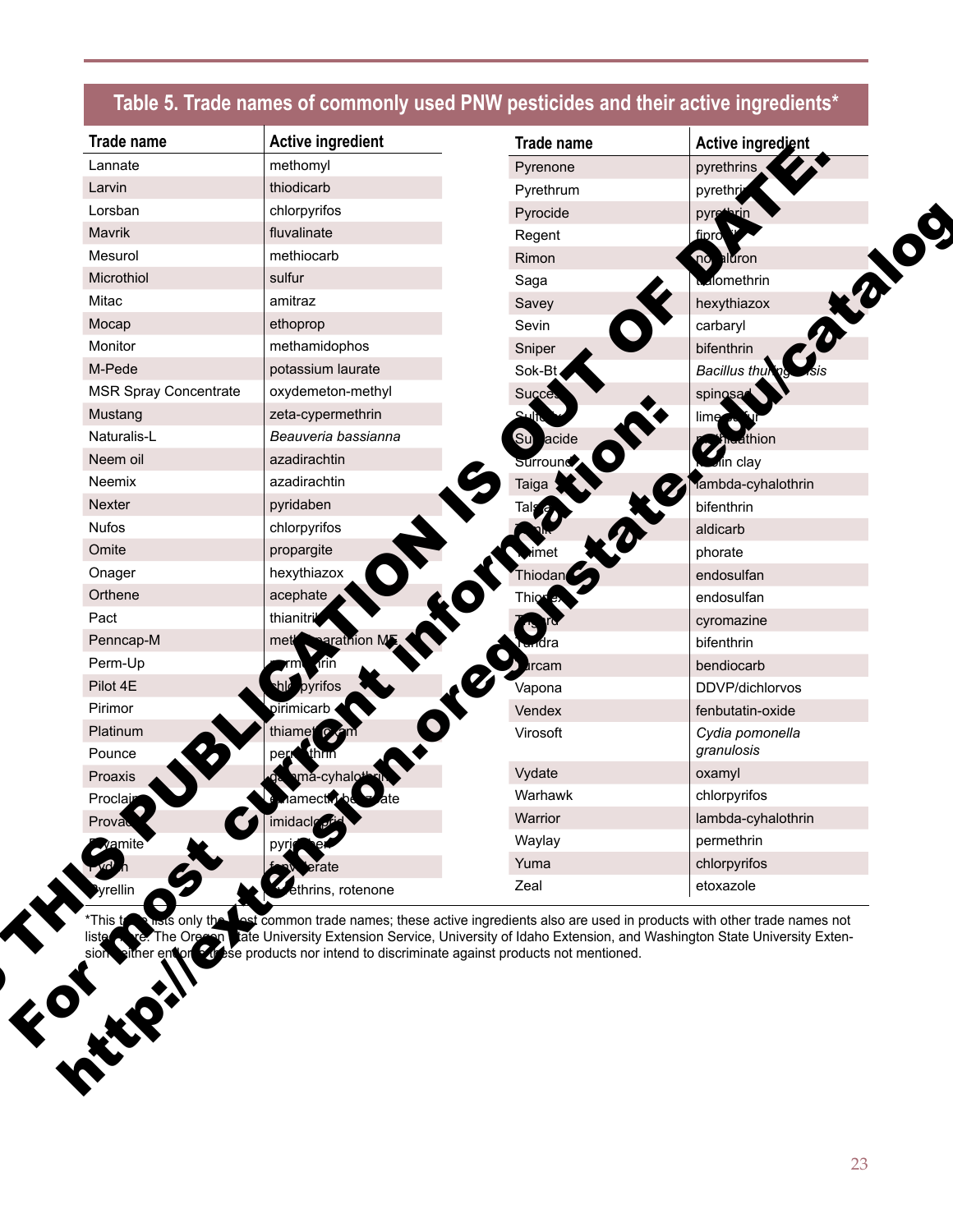#### **For more information**

- Johansen, C.A. and D.F. Mayer. 1990. *Pollinator Protection—a Bee and Pesticide Handbook.* Wicwas Press, 212 pp. Out of print.
- Delaplane, K.S. and D.F. Mayer. 2000. *Crop Pollination by Bees.* CABI Publishing, 344 pp.
- McGregor, S.E. 1976. *Crop Pollination of Cultivated Crop Plants.* USDA Agricultural Handbook 496, 411 pp.

#### **Resources**

- Bosch, J. and W. Kemp. 2001. *How to Manage Blue Orchard Bees.* Sustainable Agriculture Network, USDA SARE, Washington, DC. British Crop Protection Council. 2003. 7 Pesticide Manual: A World Compendiu Alton, Hampshire, UK. For Maritage Marine Award World Reserved By the New York Contains of the New York Contains and the New York Contains and the New York Contains and the New York Contains and the New York Contains and the New York Contains a
	- Burgett, M. 2004 Pacific Northwe Bee Pollination Survey. http: org/newsletters.htm Extoxnet: Extension To
	- http://pmep.cce.cornell.edu/profiles/ extoxnet Koppert Biological Systems. Side Effects Data-
	- base. http://ww.koppert.nl/end110.html
- Kremen, C., N.M. Williams, R.L. Bugg, J.P. Fay, and R.W. Thorp. 2004. The area requirements of an ecosystem service: Crop pollination by native bee communities in California. Ecology Letters
- Kremen, C., N.M. Williams, and R.W. Thorp. 2002. Crop pollination from native bees at risk from agricultural *m* intensification. Proceedings of the Anatomal Academy of Sciences 99:1681, 16816.
- Losey, J.E. **AM.** Vaughan. 2006. The  $\lim_{h \to 0} f$  ecological services p by insect Bioscience  $56(4):311$ Michener, C.D. 2000. *The Bees of the World.*  ns Hopkins University Press, Baltimore. nd N.W.  $\text{Cal}$  on . 2000. The nators of U.S. re  $128:1$  $E. E.$   $\overline{L}$  and C.Y.S. Pent. **Dected fungicides on** elopment of larval honey *ellifera* L. (Hymenoptera: Environmental Entomology The main content of the content of the content of the content of the content of the content of the content of the content of the content of the content of the content of the content of the content of the content of the con http://www.catalogue.com/www.catalogue.com/www.catalogue.com/www.catalogue.com/www.catalogue.com/www.catalogue.com/www.catalogue.com/www.catalogue.com/www.catalogue.com/www.catalogue.com/www.catalogue.com/www.catalogue.com
	- -1154. ole, C. and A. Raw. 1999. *Bees of the*
	- *World.* Blandford, London, UK.
	- Pilling, E.D. and P.C. Jepson. 1993. Synergism between EBI fungicides and a pyrethroid insecticide in the honeybee (*Apis mellifera* L). Pesticide Science 39:293–299.
	- Pilling, E.D., K.A.C. Bromley-Challenor, C.H. Walker, and P.C. Jepson. 1995. Mechanisms of EBI fungicide synergism with a pyrethroid insecticide in the honey bee. Pesticide Biochemistry and Physiology 51:1–11.
	- Schmuck, R., T. Stadler, H.W. Schmidt. 2003. Field relevance of a synergistic effect observed in the laboratory between an EBI fungicide and a chloronicotinyl insecticide in the honeybee (*Apis mellifera* L, Hyme noptera). Pest Management Science 59(3): 279–286.

For the ca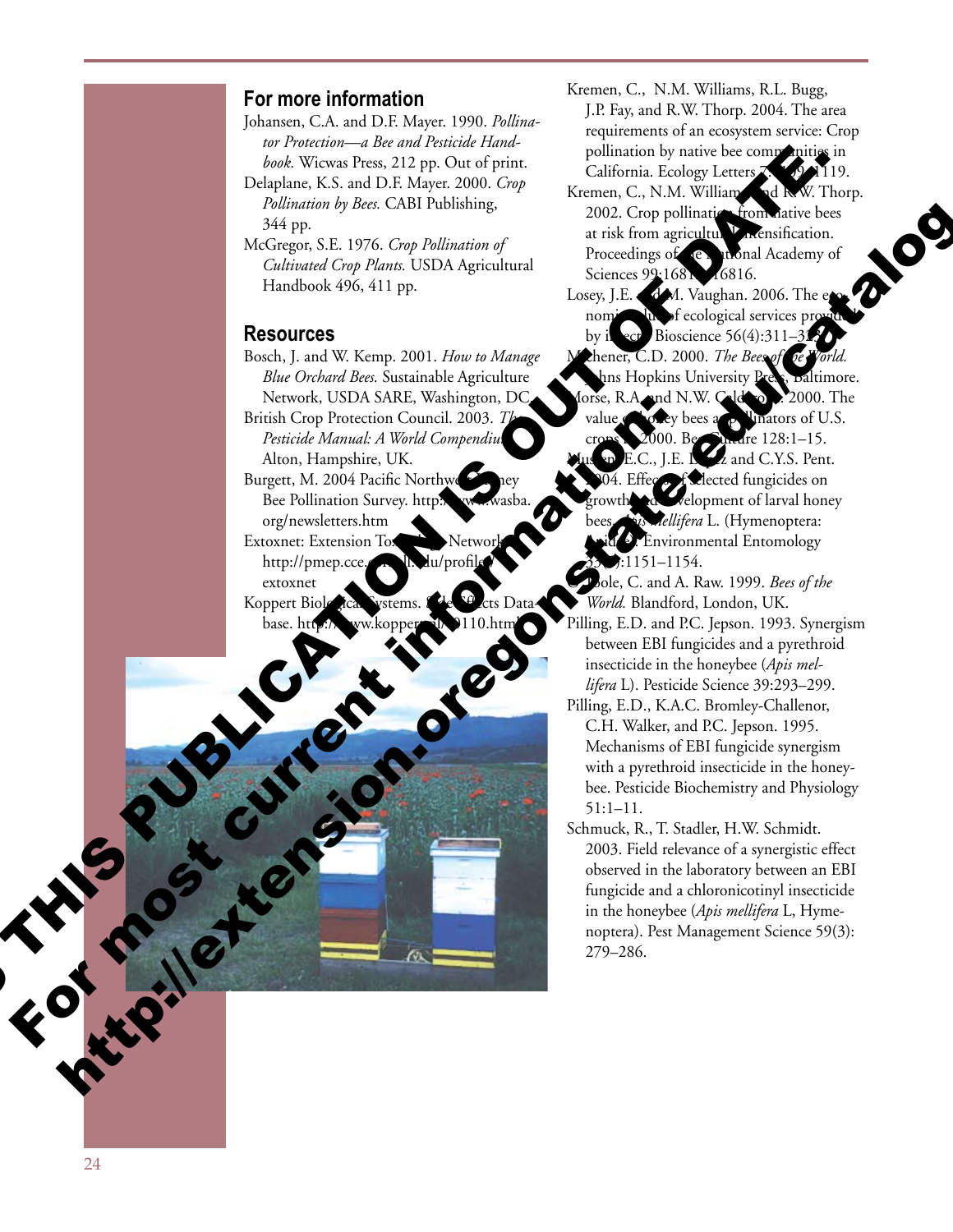# *How to order this publication*

Copies of this publication may be ordered from any of the offices below. Single copies are \$5.00 each. Before ordering, please inquire about sales tax on orders, shipping and handling charges, and the availability of quantity discounts.

#### **Oregon**

Publication Orders Extension & Station Communications Oregon State University 422 Kerr Administration Corvallis, OR 97331-2119 toll-free 1-800-561-6719 fax 541-737-0817 e-mail puborders@oregonstate.edu Web http://extension.oregonstate.edu/catalog/ THI[S](http://info.ag.uidaho.edu/) [PU](http://info.ag.uidaho.edu/)BLICATION OF THE OUT OF DATE. http://extension.org/2011/2012/2012

#### **Washington**

Bulletin Office WSU Extension Washington State University P.O. Box 645912 Pullman, WA 99164-5912 toll-free 1-800-723-1763 fax 509-335-3006 e-mail bulletin@wsu.edu Web http://pubs.wsu.edu/

#### **Idaho**

R. M.

Educational Publications College of Agricultural & Life Science University of Idaho P.O. Box 442240 Moscow, ID 83844-2240 tel. 208-885-7982 fax 208-885-46<sup>4</sup>8 e-mail calspubs @uidaho.edu Web http:// fo.ag.uidaho du We there are a stream in the street of the street of the street of the street of the street of the street of the street of the street of the street of the street of the street of the street of the street of the street of t